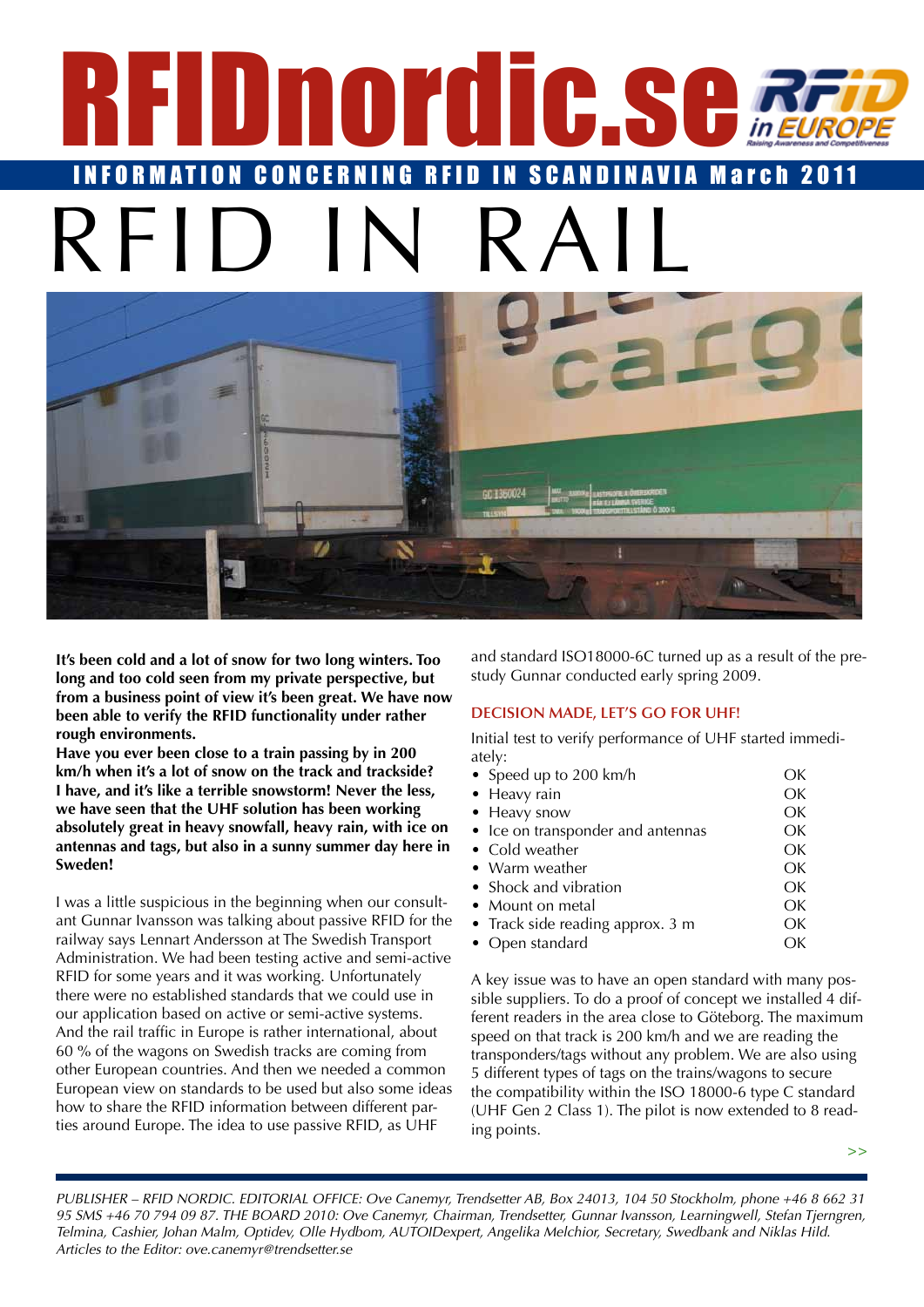

# **Contents:**

- **Page 1 [RFID in Rail](#page-0-0)**
- **[Page 3 Some words on the RFID](#page-2-0) [NORDIC scholarship](#page-2-0)**
- **[Page 5 Comprehensive RFID timing](#page-4-0) [solution for cycle races](#page-4-0)  [secures](#page-4-0) accuracy , efficiency [and event experience](#page-4-0)**
- **[Page 6 Tag Master Automatic](#page-5-0)  [Vehicle](#page-5-0) Identificatio n at the [Commonwealth Games 2010](#page-5-0) [in New Delhi, India](#page-5-0)**
- **[Page 7 Nordic Id's Real Time](#page-6-0) [Monitori ng System](#page-6-0) [Utilizing RFID Will Let You](#page-6-0) [Know Where Your Food](#page-6-0) [Comes From](#page-6-0)**
- **[Page 8 RFID controlled window](#page-7-0) [component production](#page-7-0) [at Fenestra](#page-7-0)**
- **[Page 9 Goodbye, databases](#page-8-0)**
- **[Page 11 Major Chinese fashio n brand](#page-10-0)  [Jossy](#page-10-0) Jo improves efficiency [and eliminates counterfeits](#page-10-0) [with RFID](#page-10-0)**
- **[Page 12 Tag Master RFID system](#page-11-0) [secures Jorge Chave z](#page-11-0) [International Airport](#page-11-0)**
- **[Page 13 Nordic ID RFID units](#page-12-0) [to track IKEA-bound](#page-12-0) [Furniture in Lithuania](#page-12-0)**
- **[Page 14 Tag Master and 7iD](#page-13-0) [signed Letter of Intent to](#page-13-0) [Co-operate on](#page-13-0)**
- **[Page 15 ScanGreen RFID solutions](#page-14-0)  [for the Green Sector](#page-14-0)**
- **[Page 16 THANKS a lot to all](#page-15-0)  [participants, speakers and](#page-15-0)  [exhibitors at UEAPME RFID](#page-15-0)  [market place for SMEs in](#page-15-0)  [Brussels!](#page-15-0)**
- **Page 17 UPM Raflatac [launches](#page-16-0) new [Belt UHF RFID tag with](#page-16-0) [leading-edge performance](#page-16-0)**
- **[Page 18 Tag Master UHF EPC Gen 2](#page-17-0)  [reader for the US market](#page-17-0)**
- **Page 19 [Contact RFID Nordic](#page-18-0)  [organisation](#page-18-0)**



*8 readers installed for test pilots in the west part of Sweden*

When it came to how to standardize the information in the tag and how to share the information between parties/organizations we contacted GS1 at an early stage. GS1 is member organization working with barcode standards as well as RFID standards around the world. They helped us to understand the importance of standards and which standard to be used to structure the information in the tag. In this case it was GIAI 96. GS1 also had a structured way with EPC IS, how to share the information with internal and external organizations.

The concept is clean and simple: WHAT = what tag, object/wagon was read WHERE = which reader, geographical location was reading the tag  $WHEN = Date$  and time for the event/reading  $WHY = \text{could}$  be defined (departure,

arriving, passage, loading, unloading etc.)

We have now been up and running with several pilots in Sweden based on ISO18000-6 C and GS1 standards for some time and the results are great! The Swedish Transport Administration is now planning to install about 250-500 readers around Sweden during the next couple of years. Tender request will be out in March/ April this year.

## **International cooperation for a European standard!**

As we have had a lot of international contacts on this topic, RFID in Rail and there are a common interest and



need for a European standard, we decided to arrange a meeting/workshop in Sweden, says Lennart Andersson. The meeting becomes a joint venture between the Swedish Transport Administration, the Finnish Transport Administration and GS1 Sweden. The first "RFID in Rail" meeting/workshop was than arranged in Stockholm February 16-17 with 64 delegates from 11 countries. The outcome of the meeting was a clear statement to continue the work to get a European RFID standard for the railway with potential for other transport sectors as well. Next meeting is planned for September/October 2011.

*For further information please contact: Learningwell AB Swedish Transport Administration Gunnar Ivansson [gunnar.ivansson@learningwell.se](mailto:gunnar.ivansson@learningwell.se) +46 70 3328470 Lennart Andersson +46 707 24 56 56 l[ennart.andersson@trafikverket.se](mailto:lennart.andersson@trafikverket.se)* 

2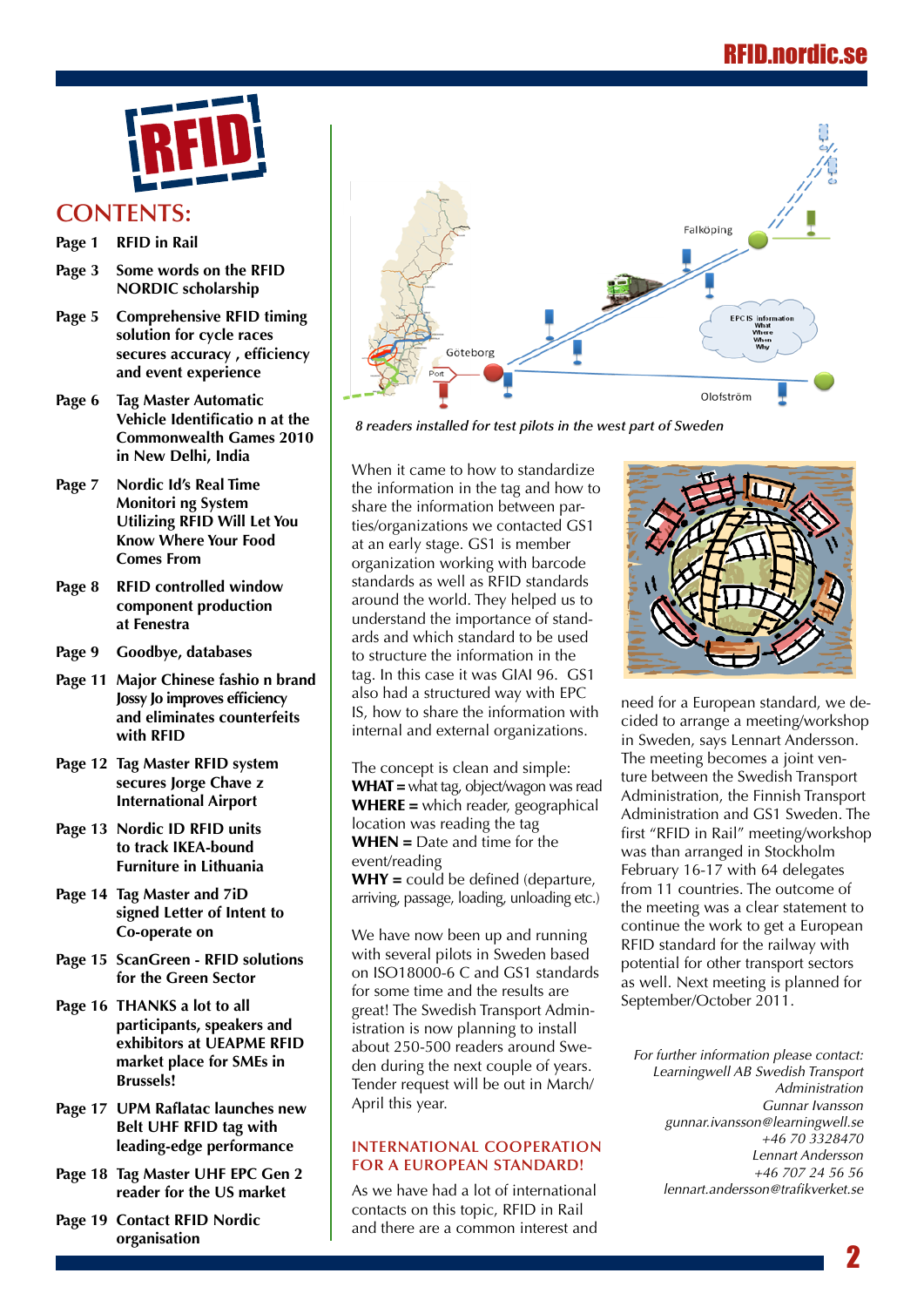<span id="page-2-0"></span>

# Some words on the RFID NORDIC scholarship

RFID NORDIC Scholarship was first awarded in 2007 and still is, for the master's thesis, or similar papers, that fulfil most of the following criteria:

- A NEW application of an existing RFID-based product;
- A NEW RFID-related product, design, technology, software, service, business model or technology strategy;
- A NEW evaluation method for RFID (before and after implementation);
- An RFID-related solution of commercial interest, together with an ROI estimate.

The scholarship consists of two parts. The most visible part is a diploma that grants the recipient a place in the RFID Hall of Fame, and a monetary part, which is sponsored by Swedbank.

To give you a hint on what this is all about - the last year's winner presented a new way of adding batch, i.e. traceability, information to the continuous production stream of iron ore pellets, using RFID. A feat that many seasoned experts would have deemed impossible.

Here is a brief overview of this year's nominees and their contributions, in no special order.

# *Title:*  **Trust in partner relationships for NFC applications**

By Andreas Bockisch & Celeste Cantú Alejandro at The Royal Institute of

Technology in Stockholm and the Stockholm School of economics

This contribution has a strong business and social science side, but as hopefully everyone knows - business interaction, common visions and collaboration is not mainly for tools or technical devices or organizations - it is for individuals! What this team has shown is that Trust (and business case potential) is VERY important for a collaborative project success, as there normally are multiple stakeholders in these sorts of projects, such as: Service suppliers, banks, telecom operators, department stores, transport companies and so on. ALL parties must have a very clear business upside - a possibility to obtain a ROI, or nothing happens!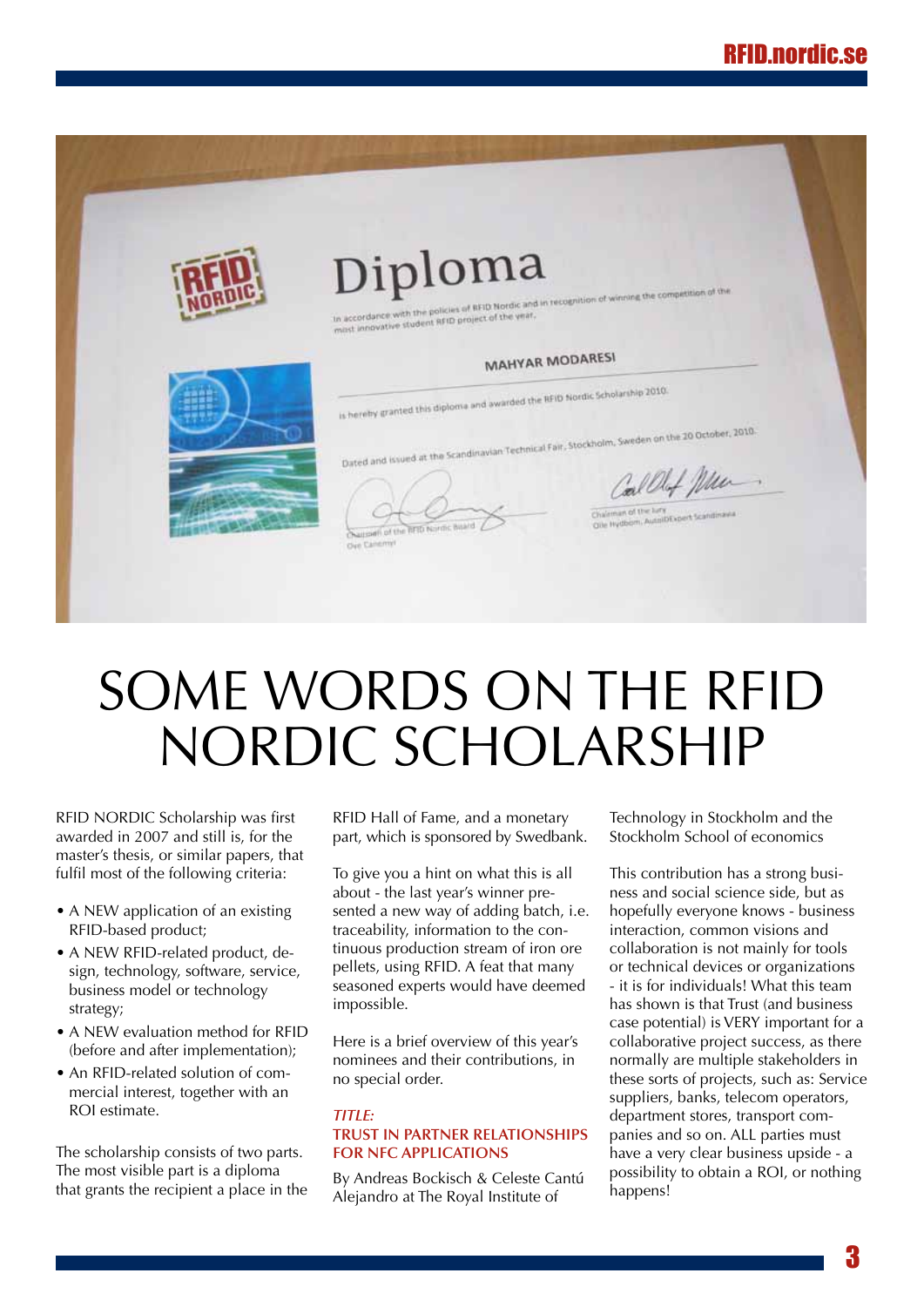

# *Title:*  **Wireless Information Tag**

By Tuton Chandra Mallick, Tao Liu, Nan Wu, Arul Jesu Praveen John - at The Royal Institute of Technology in Stockholm

This paper deals with a UHF RFID tag like device that drives a display and in that process utilizes a certain amount of energy harvesting, even for the display part. This is obtained by using commercial off the shelf (COTS) components, drawing extremely low power. This may well be something for the future to compete with and maybe replace today's shelf side price marking devices in shops etc. Energy harvesting seems to be a technology that is coming of age as we speak, and even though it will not solve the planet's energy problems – it may well be an important factor in (battery chemicals) waste reduction, which may prove very beneficial in our future. It may be worth noting that some mobile terminal (phones) makers claim that they already have refined energy harvesting to reach about 25% of what is needed for the phones to run in stand-by mode.

# *Title:*  **System and Method for Passive Radiative RFID Tag Positioning in Realtime**

for both Elevation and Azimuth Directions By Mahyar Modaresi - at The Royal Institute of Technology in Stockholm

The title says it all, almost - the system is based on a COTS RFID reader and a novel antenna design and some interesting mathematics, and seems to be very capable of pinpointing the position of a specific RFID tag in three dimensional (near) space with high accuracy and without any moving parts on the reader side. It is interesting to note that he only uses one physical aerial. This addresses one of the issues in the e.g. warehouse management – where is my item?

## *Title:*  **Near Miss Detection in Nursing**

By Mikhail Simonov - Politecnico di Milano & Flavia Mazzitelli - the Medical faculty of the University of Turin

As we received a preliminary confidential copy of a document that at the submission time was not yet published, we are not yet at liberty to describe it publicly in more detail.

## *Title:*  **The road to RFID**

By Jessika Israelsson, Mia-Maria Nordlund – at the Lund Institute of Technology. Dept. of Packaging Logistics.

This contribution is no less than a general implementation guideline - for assessing the use of and later deploying RFID in the real world and for the real industrial users.

This thesis goes as far as providing templates for project planning in details with tentative project time lines etc. and detailed process descriptions as well.

This is a true cookery book for the ones curious in ways to make RFID generate ROI.

The RFID Nordic Scholarship Jury did reach the following verdict:

The Winner of the RFID Nordic Scholarship 2010 is - Mahyar Modaresi; "For finding novel ways to locate passive RFID transponders in three-dimensional space, and in that process bringing forth some new thinking around antenna technology."

> *Olle Hydbom Chairman of the Jury*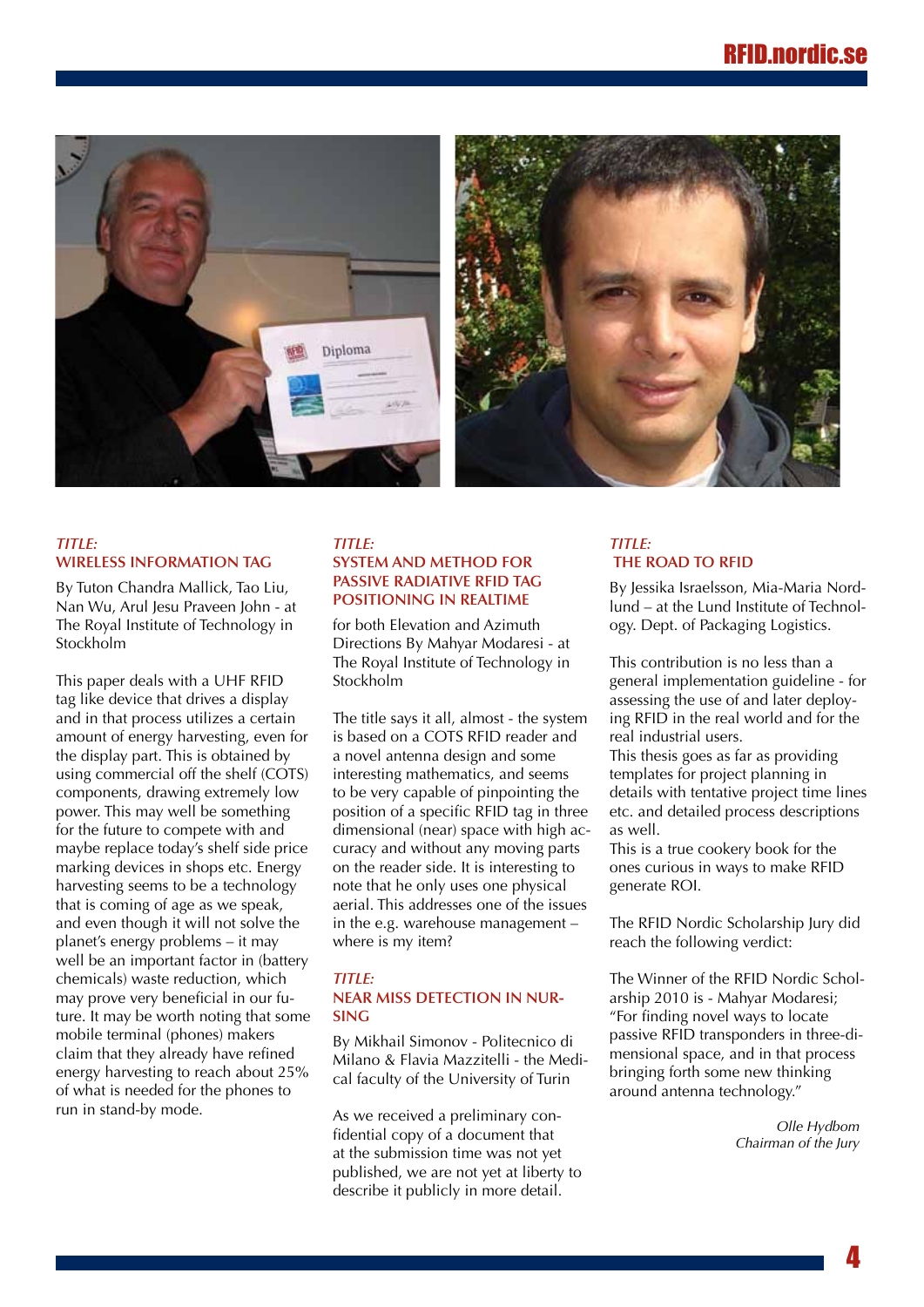# <span id="page-4-0"></span>Comprehensive RFID timing solution for cycle races secures accuracy, efficiency and event experience



**The Taiwan Bike Association is utilising an RFID-enabled timing solution, Cycling Challenge, to ensure the ease and accuracy of time-taking and the processes generating results in bicycle races.** 

Thanks to the RFID solution, racers at the finishing line can immediately enquire about their racing time and also receive a personalised certificate and data concerning their performance. The timing solution by Bicom Information Technology, Inc. utilises DogBone UHF RFID inlays from UPM Raflatac. In addition to the five races organised annually by The Taiwan Bike Association, the RFID-enabled timing solution will be used at a hundred other cycle races arranged in Taiwan.

Player qualification and a chip checkpoint where players confirm the identity stored in the chip data are located next to the registration station. Labels with embedded RFID inlays are printed with racer information such as name, number

and emergency contact details as a safety precaution, and attached to each racer's helmet. The starting and finishing lines are each equipped with four antennas and a UHF reader which records the departure and arrival times of each racer. After the race, the RFID solution can provide instant certificate printout and the event organizers are able to announce the final ranking without delay.

The Cycling Challenge RFID solution utilises UPM Raflatac DogBone RFID inlays due to their excellent performance and stable readability over long distances as well as in close proximity to a number of other RFID inlays.

"Real-time features enabled by RFID technology, such as ranking and performance data queries, are an asset to the race service management: the processing times and required staff are substantially reduced compared to other timing solutions," says Joy Tsai, Project Manager at Bicom Information Technology.

"A timing solution utilising passive RFID technology is in many ways carefree, and the ease of use contributes to a pleasant event experience for organizers and racers alike. With relatively low cost passive RFID tags, there's no need to arrange any kind of deposit system and everyone involved can trust that the chance of human error in time-taking has been eliminated," says Edward Lu, Sales and Marketing Director, Asia, RFID, UPM Raflatac.

*For further information, please contact: Mr Edward Lu, Sales and Marketing Director, Asia, RFID, UPM Raflatac, tel.+65 9173 0884*

# **About UPM Raflatac**

*UPM Raflatac, part of UPM's Engineered Materials business group, is one of the world's leading suppliers of self-adhesive label materials and the world's number one producer of HF and UHF radio frequency identification (RFID) tags and in*lays. UPM Raflatac has a global service network consisting of 13 factories on five continents and a broad network of sales *offices and slitting and distribution terminals worldwide. UPM Raflatac*

*employs 2,600 people and made sales of approximately EUR 0.95 billion (USD 1.3 billion) in 2009. Further information is available at<www.upmrfid.com>.*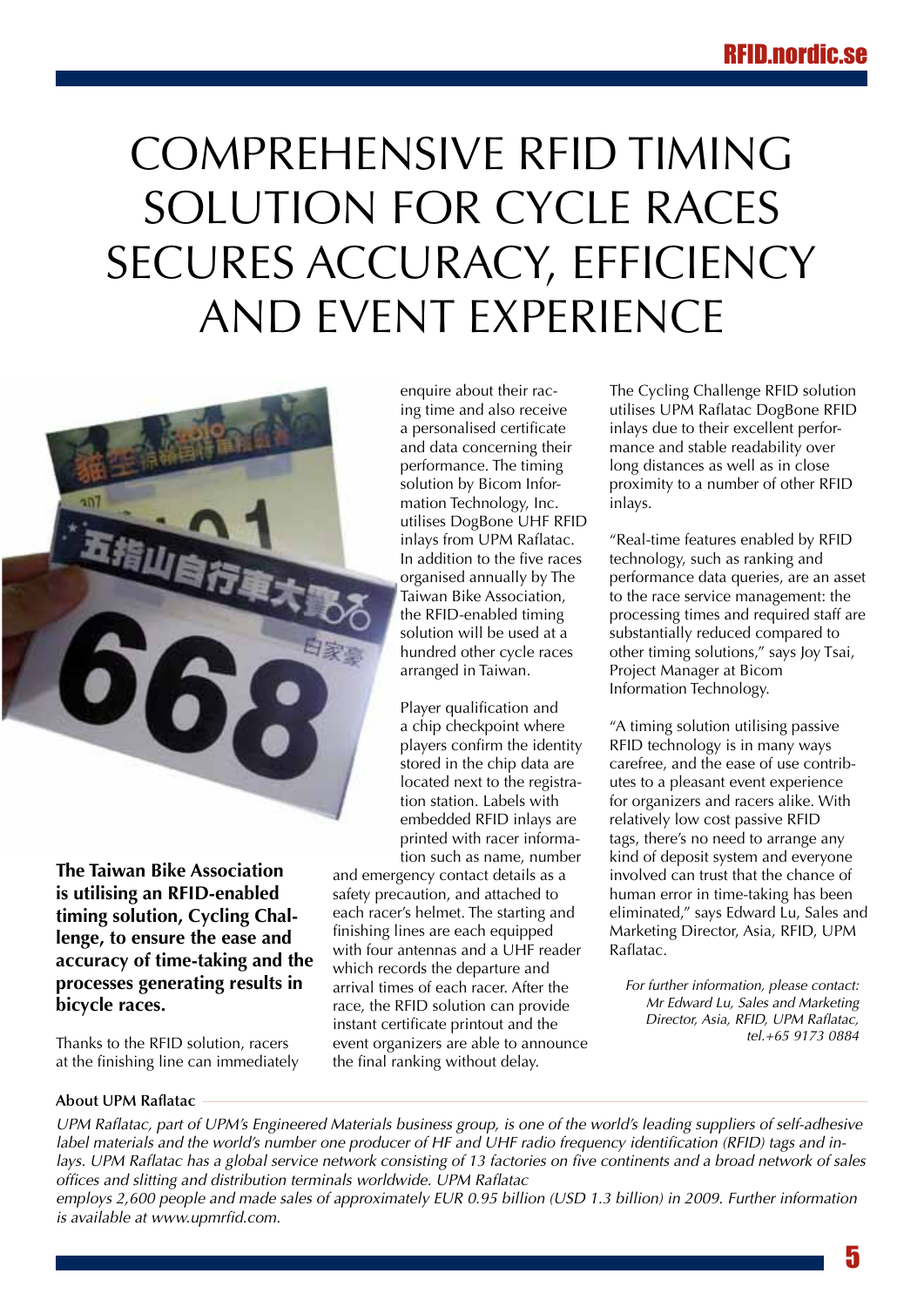# <span id="page-5-0"></span>TAGMASTER AUTOMATIC Vehicle Identification at the Commonwealth Games 2010 in New Delhi, India

**TagMaster, a leading producer of advanced RFID solutions for long range identification, announces that the Vehicle Access Identification (AVI) installation at the Commonwealth Games 2010 is now in operation.** 

The installation controls the access of vehicles to and from the sports arenas and other sites in the Delhi area related to the Games, for security and protection purposes. This is further proof of the superior technology used in TagMaster's long range RFID readers, which allow installations with up to 50 readers in close proximity to each other and in very radio intense environments, without conflicts or interference.

In selecting a TagMaster RFID solution for this prestigious installation, Electronics Corporation of India (ECIL) focused on a number of key benefits. TagMaster's RFID readers and IDtags are installed globally and in all climate conditions. The design of the readers and ID-tags is discreet and integrates well into installations where Automatic Vehicle Identification is required. The technology used in TagMaster readers provides functionality such as Frequency hopping, a well defined reading lobe that can be fine

*" TagMaster is proud to contribute to the success of the Commonwealth Games, delivering under a tight time schedule and to a demanding application. Our very competent partner in India, Pepperl+Fuchs has provided f irst-rate support and assistance locally to ECIL. Good products and competent and service minded partners are key to our global success"*

tuned, as well as 32-bit error detection. Support for cloning of configuration settings using a USB stick and a standard web browser for setting up the reader provide an easy-to-use and very reliable product that can operate in radio intense environments. "- TagMaster is proud to contribute to the success of the Commonwealth Games, delivering under a tight time schedule and to a demanding application. Our very competent partner in India, Pepperl+Fuchs has provided first-rate support and assistance locally to ECIL. Good products and competent and service minded partners are key to our global success," says Bo Tiderman, CEO, TagMaster AB.

> *For additional information, please contact: Bo Tiderman, CEO, TagMaster AB Telephone: +46 8 632 1950 [bo.tiderman@tagmaster.com](mailto:bo.tiderman@tagmaster.com)*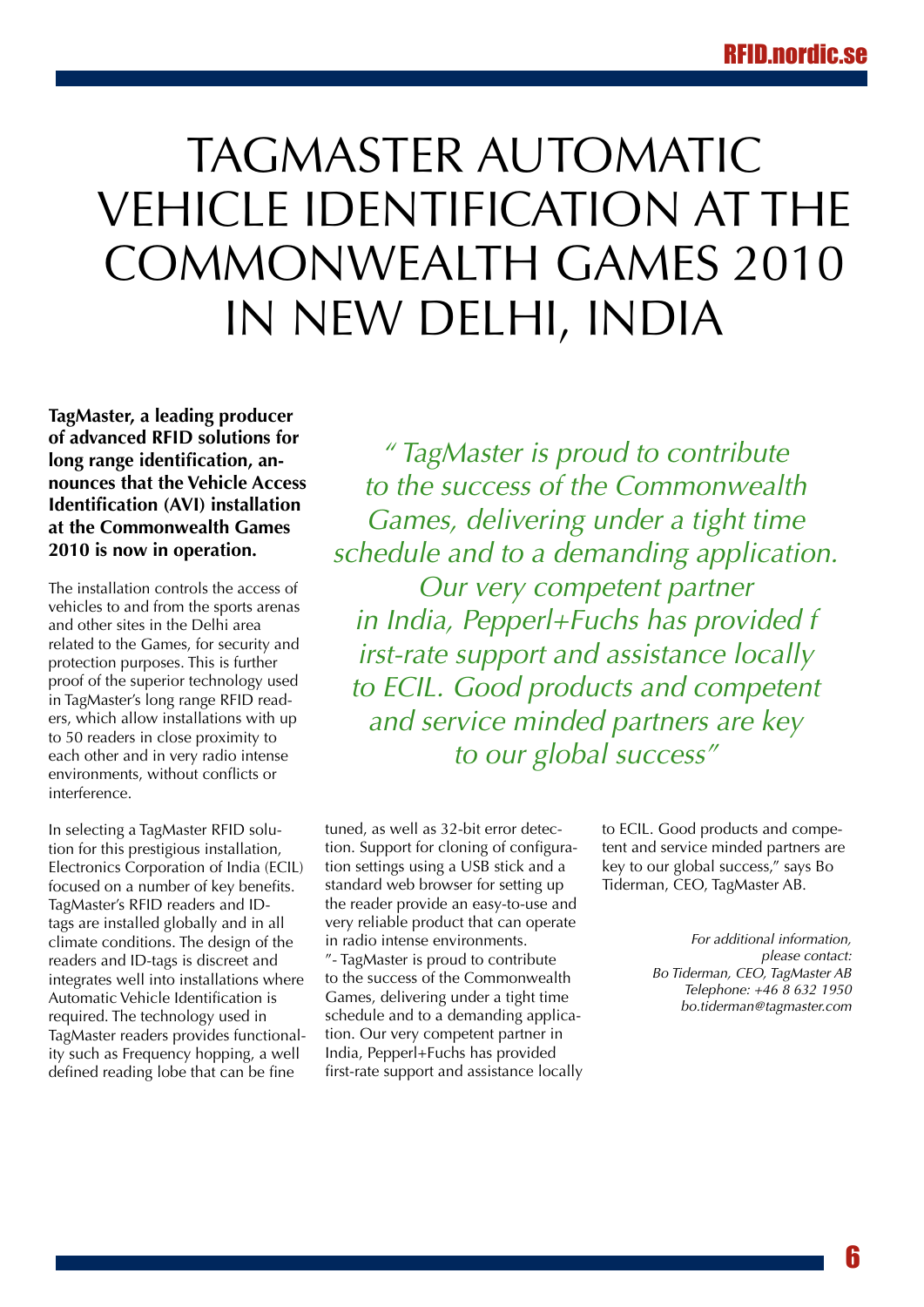# <span id="page-6-0"></span>Nordic Id's Real Time Monitoring System Utilizing RFID Will Let You Know Where Your Food Comes From

*"Nordic ID Merlin and Nordic ID Morphic are easy to use and integrate, and together with the Nordic ID Monitor they make a self monitoring system that ensures availability of data throughout the food stuff supply chain"*

**The challenge in retail these days is to convince the consumer that the entire foodstuff supply chain is being monitored and controlled to ensure safety and freshness. This has created a need for automatic self monitoring systems to ensure transparency and access to correct data to be given to consumers.**

# **A COMPLETE SOLUTION:**

RFID (radio frequency identification) enables recording and collecting of data throughout the whole supply chain. This way the consumer can follow up the lifecycle of the food stuff all the way from the point of origin to

the point of sales. The self monitoring system cares for the condition of the food stuff through the entire journey in the transportation as well as on the shop floor. The consumer can be assured that the food on the table is safe and fresh.

Nordic ID offers the tools to realize RFID tracking and self-monitoring. Nordic ID is one of the leading mobile RFID providers in Europe and has also developed a wireless self-monitoring system.

"Nordic ID Merlin and Nordic ID Morphic are easy to use and integrate, and together with the Nordic ID Monitor they make a self monitoring system that ensures availability of data throughout the food stuff supply chain", says Kristiina Oras-Wallin,

Nordic ID Sales Manager, "It is now easier to control quality at different stages".

In Scandinavia Nordic ID has implemented a few different monitoring and tracking solutions covering the whole supply chain to ensure freshness, quality and safety of for example vegetables and fish.

*For further information please contact: Alexander Aminoff Sales Manager Scandinavia*

> *Myllyojankatu 2A, 24100 Salo FINLAND Mobile: +358 40 840 2884 www.nordicid.com Mobile: +358 40 840 2884 <www.nordicid.com>*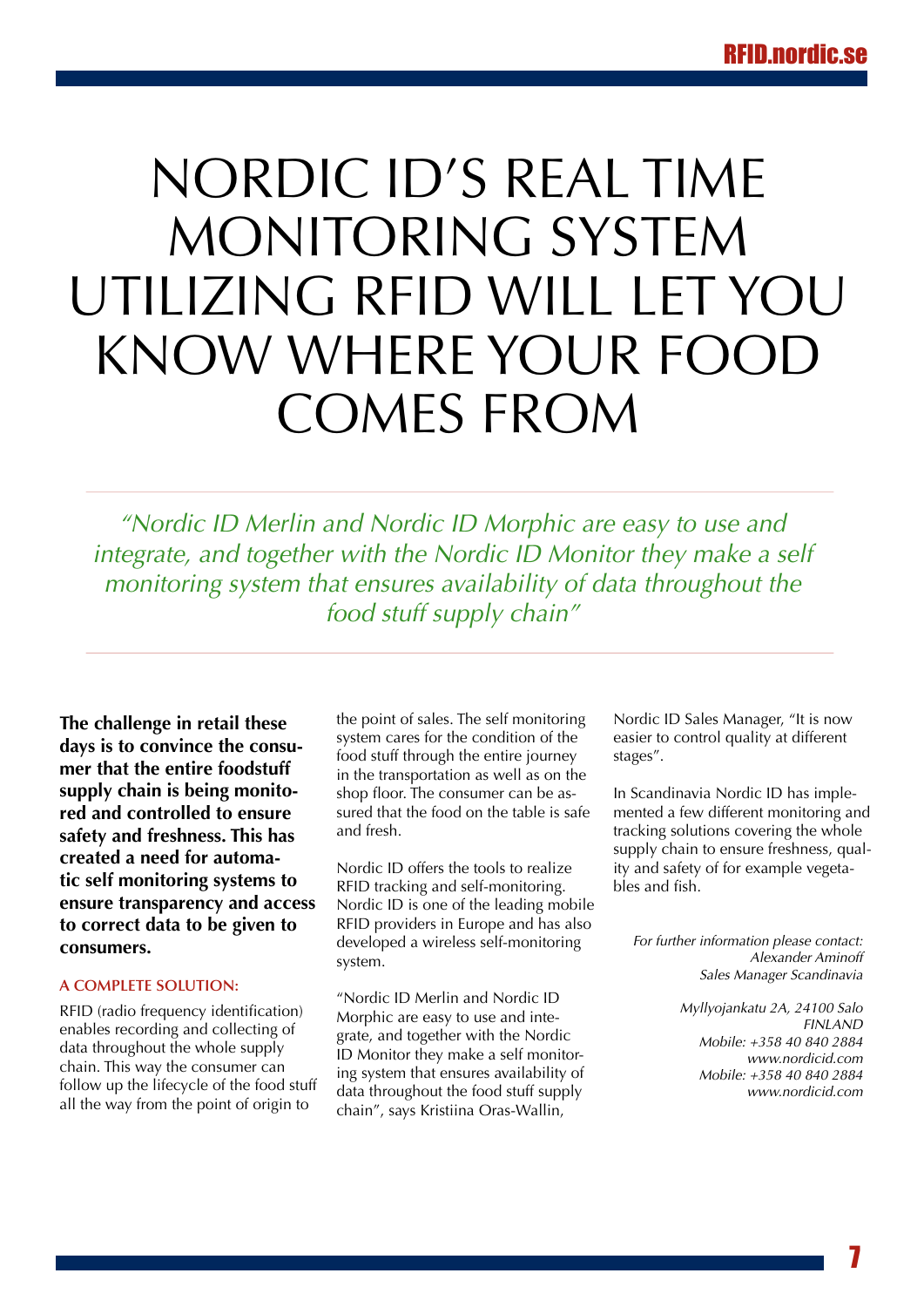# <span id="page-7-0"></span>RFID controlled window component production at Fenestra

**Fenestra was in process of completely updating and automating their two window component production lines, namely the production lines for wooden window frames and sashes.** 

One of the most important requirements towards the production lines was the capability to customize each individual component according to a specific customer order. This requirement means that each component needs to be identified at each machine tool in order to determine the machining configurations (e.g. in case of a saw, this could correspond to the length of the component) for each manufacturing step.

Similar production lines have been previously implemented by using barcode technology. In Fenestra's case the barcode technology had however severe drawbacks, namely: (i) the high amount of dust present in the wood industry environment disturbs the barcode readers lowering significantly the barcode read rates and (ii) the window components are painted and the applied paint would cover the barcodes, rendering them useless.

Vilant Systems developed and supplied an RFID based production control system for Fenestra's window component production lines. In the system each individual component is tagged with a HF tag which enables their identification before each production machine. The manufacturing specifications for each individual product are then specified for each component at each individual machine tool based on this identification. The RFID system has very high read rate and is capable working also after the window components have been painted.

The system enables fully automated window frame and sash production lines allowing each component to be customized as per customer order instead of "fixed model" production batches. The system includes over 50 readers. As a true milestone in RFID credibility the system produces a phenomenal read rate of over 99,999% with 100 000 daily reads for over a year now.

# **Fenestra Oy**

Fenestra Oy is the leading window and door supplier in Finland with 750 employees and 110 million euro's revenue. Fenestra's product range covers wood-aluminium-frame windows, exterior and interior doors and related services for both residential and public buildings. Fenestra Oy produces annually more than 220,000 window units and approximately 300,000 doors.

*For further information please contact: Jenni Hellman, Marketing Manager Mobile: + 358 50 340 6201 – [jenni.hellman@vilant.com](mailto:jenni.hellman@vilant.com)*

*Vilant Systems Oy - Tietäjäntie 2 - 02130 Espoo - Finland Center: +358 9 8561 9900 - Fax: +358 9 8561 9901 <www.vilant.com>*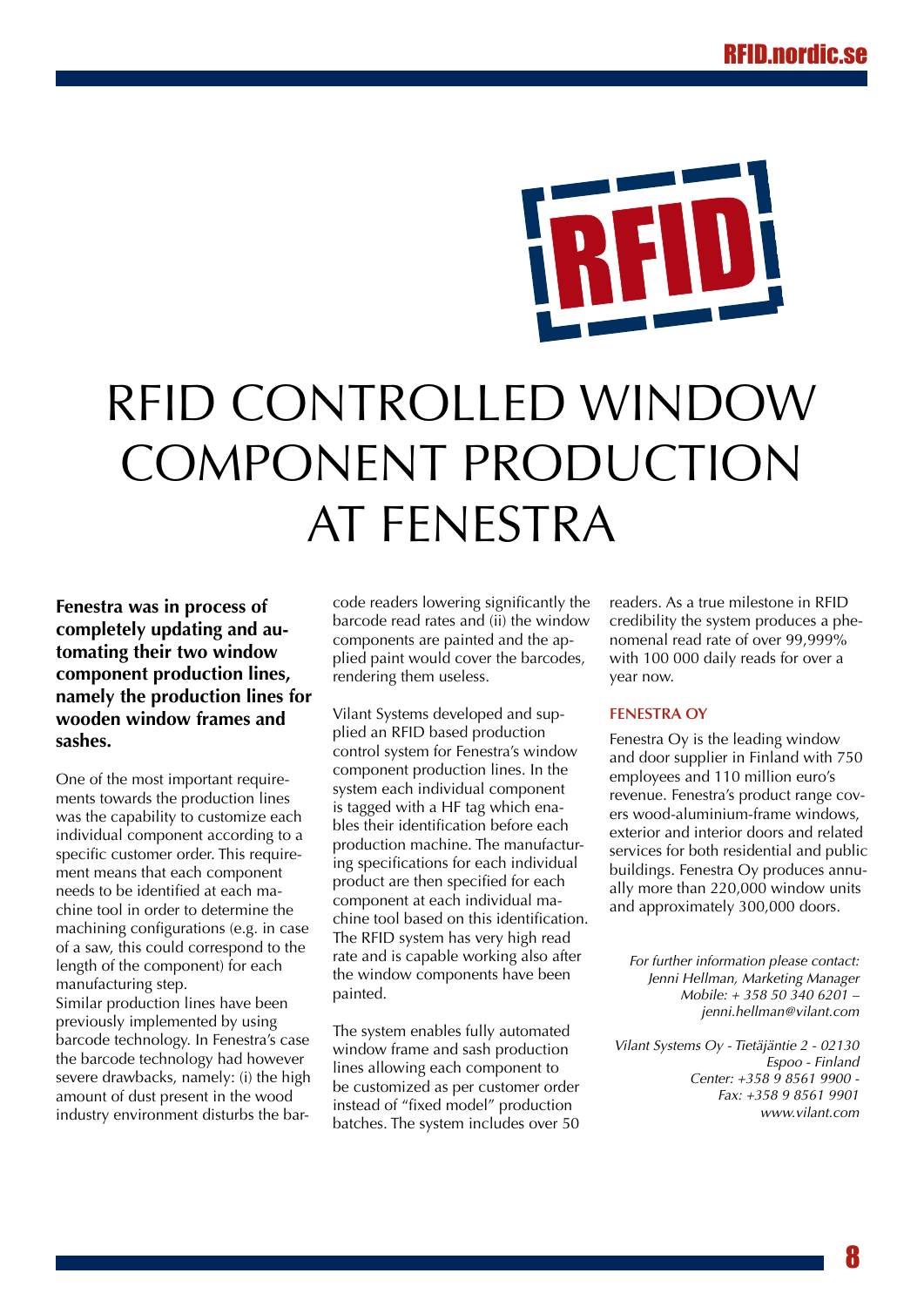# <span id="page-8-0"></span>OODBYE, ATABASES

**RFID has created substantial supply chain efficiencies. But there's a bigger shift coming: what if logistics management didn't require the use of databases because inventory tracked itself? And what if goods could intelligently reroute based on need and efficiency? It would make no difference whether products were warehoused on another continent, rolling down the highway on a tractor-trailer, or deep in the bowels of a container ship. In seconds, you could account for every single product anywhere between manufacture and customer purchase.** 

It may sound like science fiction, but it's not far off, according to Jorma Lalla, CEO of Salo, Finland-based RFID handset manufacturer Nordic ID. "As the technology becomes more ubiquitous, a stable international standard emerges and the cost of active RFID tags continues to decrease, we're seeing a lot of supply chains now using

RFID end-to-end. The detail of data available is incredible. And while to my knowledge no supply chain yet has the ability to interrogate tags throughout a product's entire journey, that day is only two to five years away."

# **RFID key to object-driven data**

Unlike barcodes, RFID tags can store item-specific information. Tag information can be very detailed, and information can be added along the product's journey—time, temperature, inspection, modification, etc.— from creation or harvest to its final destination. Tags come in all shapes and sizes. They can be tiny or large, rugged or pliable. And because ultra-high frequency (UHF) RFID tags can be read through cartons and walls from distances of 8 meters or more, interrogators can be mounted in truck chassis, ceilings or walls.

"Not requiring line of sight to read tags is an important part of quickly accounting for or accessing goods when you need them within a warehouse, container or elsewhere," says Lalla. "An employee can walk along quite briskly with a handset and read all tags, or find the package they're

looking for. With barcode, you have to scan each package—often a painstaking process."

Professor Al Segars, Director of the University of North Carolina's Technology Research Center, shares Lalla's vision of end-to-end RFID trackability. In fact Segars, whom the United States Department of Defense and Fortune 500 companies come to for advice, sees RFID as a critical components of the next big step in the evolution of logistics and consulting. "Barcode technology hit the mainstream about 25 years ago," says Segars. "The next step, RFID, came along roughly 15 years after that. But we're still caught in a machine paradigm, which is prone to inaccuracies. It stands to reason that the best source of information about an object is the object itself, and object-driven data is where we're headed."

The concept of object-driven data involves pervasive computing, whereby information processing has been integrated into everyday objects and activities. "In practice, this works in much the same way as taking roll call at school," says Segars. "When the teacher calls out each name, the student puts up their hand. With RFID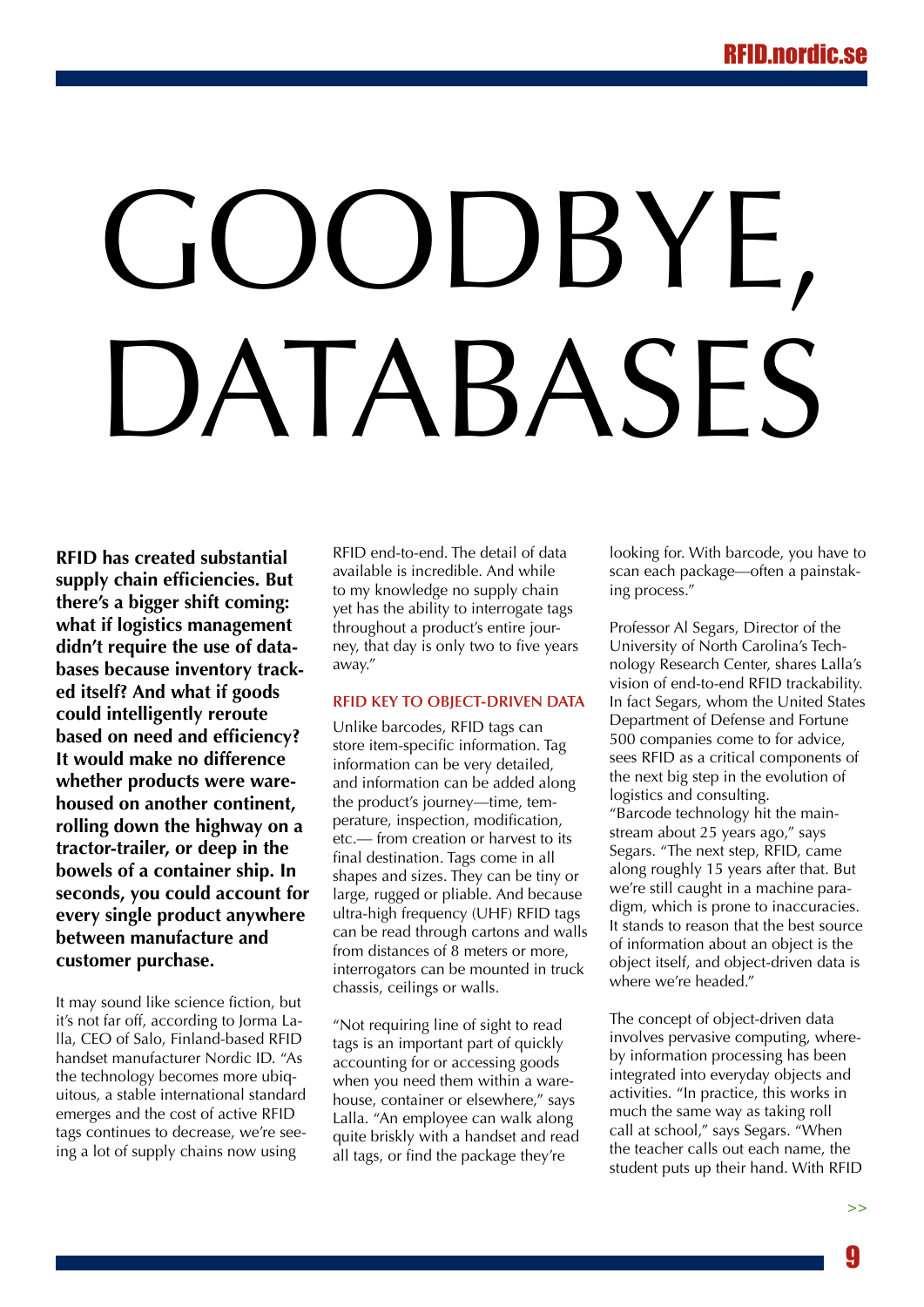interrogation and response, streams of real time data are transmitted to and from points across the world to build a complete and accurate logistics picture, rather than relying on sporadically updated databases."

# **Fewer databases, more efficiencies**

There are several reasons why objectdriven data management is an improvement on conventional databasedriven logistics controls.

"Granted that we have yet to move beyond databases, object-driven data is an exciting concept for three reasons: accuracy, cost and visibility, says Lalla. "Doing away with databases would reduce error. The more databases you have, the more duplication and inaccuracies you get, especially if goods travel across disparate systems, as they do for example when the journey involves a manufacturer, a logistics supplier, a wholesaler and a retailer. Another big reason," continues Lalla, "is cost. Provisioning resource management systems is expensive. And as you add on duplicate systems in different locations, not only does the cost of provisioning and maintaining systems themselves increase, but the cost of managing the data climbs upwards as well. Finally, object-driven data would improve visibility and so allow administrators to increase the efficiency of material flow."

While RFID is now primarily a means of identification, it will soon evolve into a processing mechanism. As an example, a procurement request for a tractor part can be matched with availability across the entire supply chain consisting of several companies: a

manufacturer, a logistics company and a wholesaler, for instance. The inventory signals its location and availability, and intelligent agent software presents the best options. Add another variable such as end use location, for instance in a disaster relief operation where end user locations are constantly changing, and more efficiencies accrue.

# **Automatic, intelligent rerouting**

To take it a step further, tags could be enabled to intelligently reroute when needed. Professor Segars believes that in this regard, logistics management is going to follow the same path as data management. "About ten years ago the IT world came out with intelligent data transfer protocols for information networks like MPLS," says Segars. "These protocols permit faster data processing at nodes thanks to efficient labeling, and they enable data packets to self-reroute when they encounter "traffic jams' on the network. We are now experimenting with the same concept, only applied to logistics." Intelligent routing capability would require another layer of information—routing intelligence—on RFID tags, something that Segars believes is technically possible right now. "RFID technology is now sufficiently mature that tags could be programmed to capture intelligent logistics information," he says. "What we don't have yet is the capability to manipulate that information to get tags to change the routing of products upstream. When that happens, I would guess within the next five years, we're really going to see efficiencies skyrocket."

# **Paradigm shift required**

Object-driven data management may be a better way of controlling the flow of goods, but adoption will require a paradigm shift. Logisticians will likely be loath to relinquish their databases, relying instead on objects' ability to transmit their location and status. As with the adoption of any brand new technology, we are likely to see dual systems deployed in the early days. Then object-driven data management will prove itself and become generally adopted, likely first by defense organizations—the most common early adopters—and then by high-value and/or high-security logistics chains, such as the pharmaceutical industry.

## **Next step: nanotech**

But this new method of data management is only the beginning, according to Segars. "The step after RFID tags is where it's going to really get interesting," he forecasts. "Nanotechnology is eventually going to take over, with products and even organic matter created with trackability built right in. And with pervasive computing, we will have the capability of tracking everything produced or consumed on earth."

*For further information please contact: Marketing Manager Mirva Saarijärvi tel. +358 40 520 4115 [mirva.saarijarvi@nordicid.com](mailto:mirva.saarijarvi@nordicid.com)*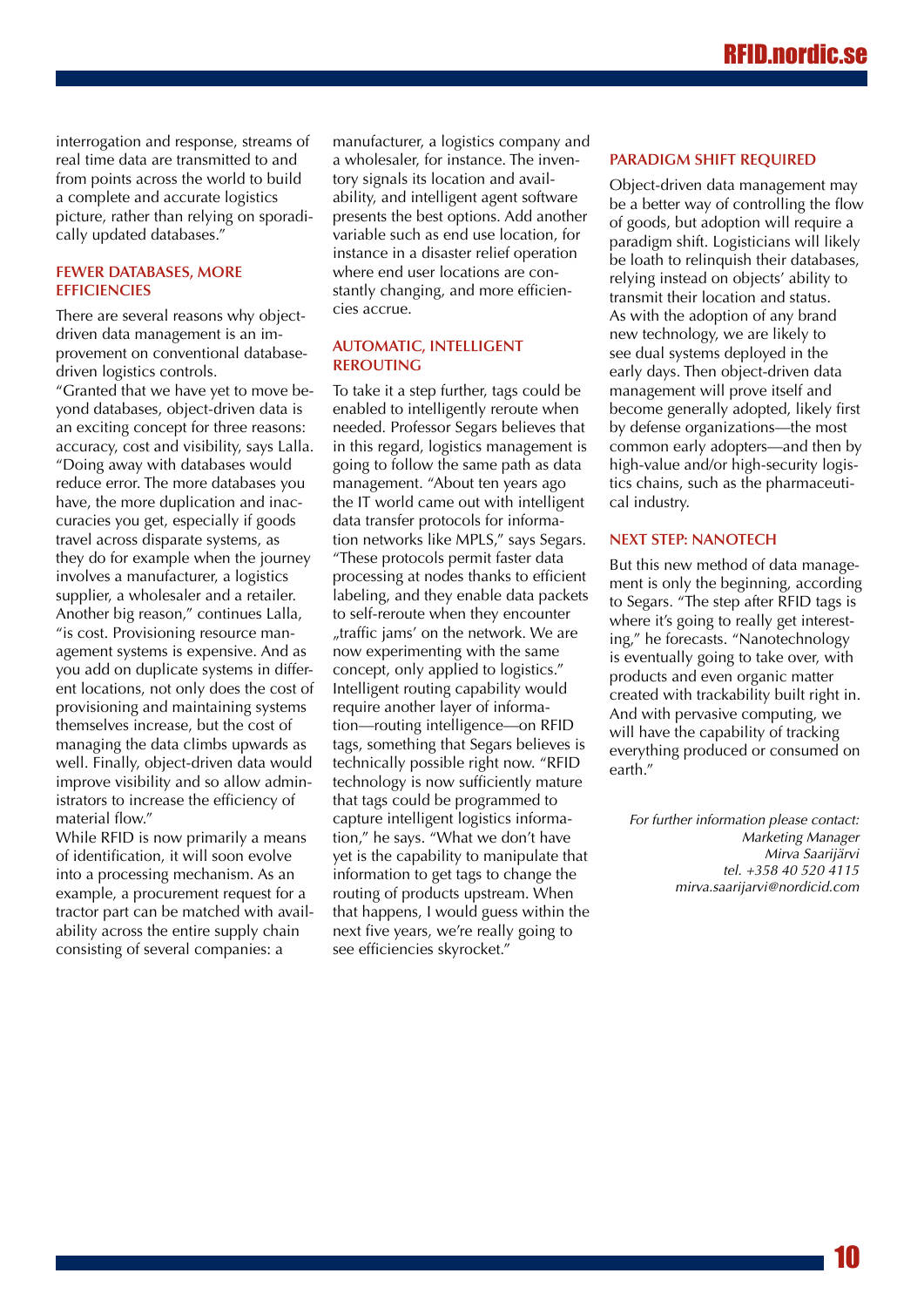# <span id="page-10-0"></span>Major Chinese fashion brand Jossy Jo improves efficiency and eliminates counterfeits with RFID

**Jossy Jo, a Beijing-based highgrade fashion brand, is one of the first apparel companies in China to have implemented a large-scale, item-level RFID solution. The complete RFID solution from Jawasoft China and UPM Raflatac provides Jossy Jo with valuably accurate real-time data concerning its logistics operations and streamlines cooperation between Jossy Jo and its franchisees. The solution is also an efficient brand protection tool, helping prevent counterfeit products from reaching stores. Jossy Jo currently utilises more than two million ShortDipole RFID tags a year from UPM Raflatac to track and trace their garments.**

The RFID implementation covers Jossy Jo's operations comprehensively, starting from production planning where production tasks are generated

and assigned to specific plants. RFID labels are accordingly sent to each production plant and attached to every garment during the production phase. For quality control this means a significant boost, as any faulty garments

can be effortlessly traced back to the point of production where the root cause of problems can be examined and resolved.



In terms of logistic efficiency, Jossy Jo reports an impressive 40% improvement since the RFID implementation. Easy traceability also streamlines cooperation between Jossy Jo and its distributors and agents as the accurate and readily available real-time information leaves little room for interpretation.

Another feature typical of the apparel business, seasonal sales, are also

easier to manage thanks to RFID. The modified sales price information is included in the tags, and data concerning actual sales is always available in real time without any additional manual work.

In the fight against counterfeit products, Jossy Jo has made significant gains with the RFID implementation. Thus far, the company reports that it has been able to eliminate product forgery which has previously accounted for three percent of annual sales. "Counterfeit products are a major issue in the apparel business and product forgery causes many brands to suffer considerable losses. An item-level RFID solution is a powerful means of dealing with this issue," says Edward Lu, Sales and Marketing Director, Asia, RFID, UPM Raflatac.

*For further information, please contact: Edward Lu, Sales and Marketing Director, Asia RFID, UPM Raflatac, tel. +659173 0884*

# **About UPM Raflatac**

*UPM Raflatac, part of UPM's Engineered Materials business group, is one of the world's leading suppliers of self-adhesive label materials and the world's number one producer of HF and UHF radio frequency identification (RFID) tags and inlays. UPM Raflatac has a global service network consisting of 13 factories on five continents and a broad network of sales offices and slitting and distribution terminals worldwide. UPM Raflatac employs 2,600 people and made sales of approximately EUR 0.95 billion (USD 1.3 billion) in 2009. Further information is available at <www.upmrfid.com>.* 

# **About Jawasoft China**

*Jawasoft China is a leading RFID system integrator for logistics solutions with a focus on manufacturing and retail processes. For more information, please visit [www.jawasoft.com.cn.](www.jawasoft.com.cn)*

# **About Jossy Jo**

*Chinese fashion brand with exquisite style. Jossy Jo gives traditional down clothing new fashion ideas. The company offers an advanced management mode, perfect production, fine craftsmanship and dedicated service. For more information, please visit <www.jossyjo.com.cn>.*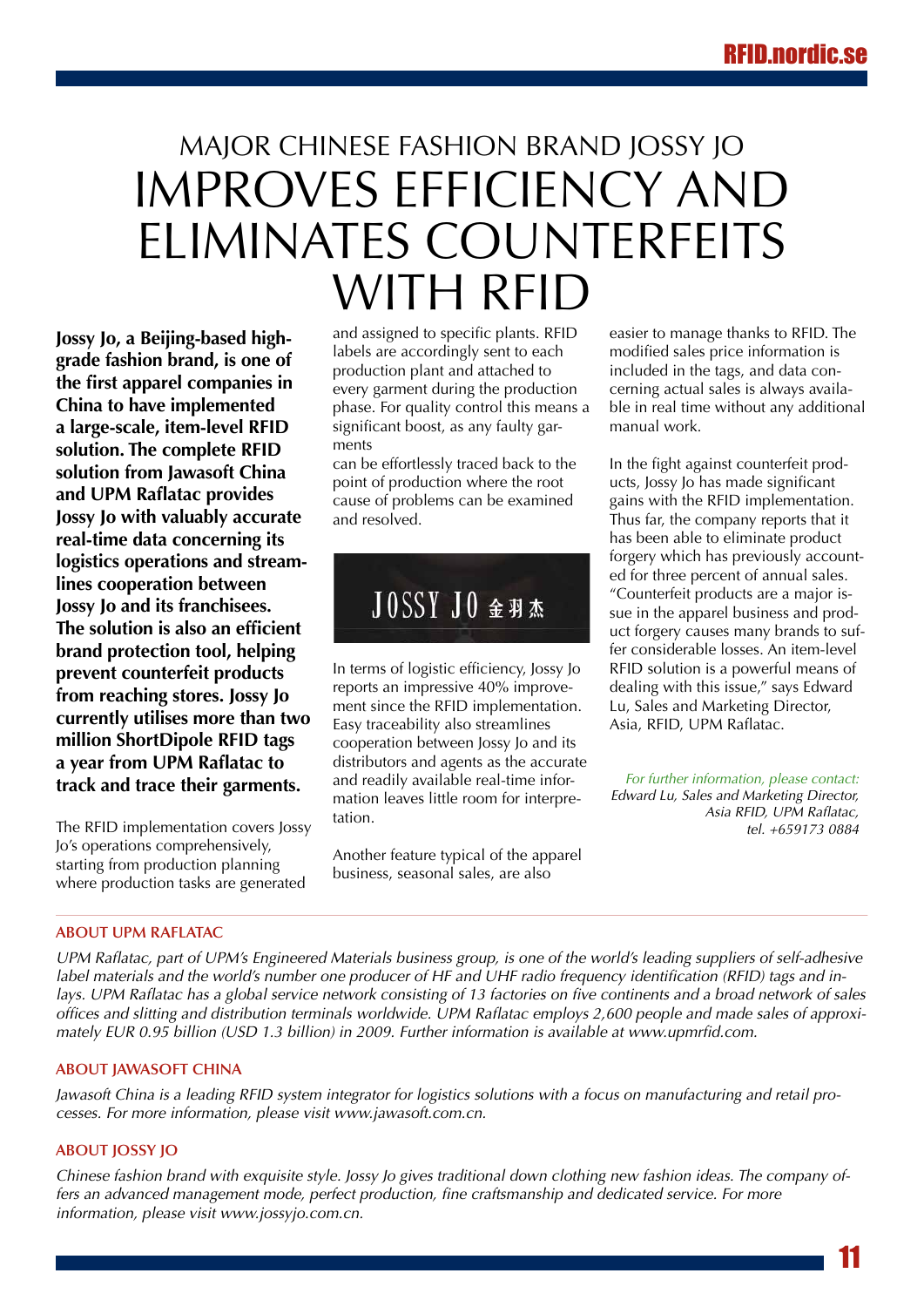# <span id="page-11-0"></span>TAGMASTER REID SYSTEM SECURES JORGE CHAVEZ International Airport

## **Summary**

Intellisoft Parking provides vehicle access control solutions for the concessionaires servicing aircraft at Jorge Chavez International Airport in Lima, Peru. This airport is the largest airport in Peru serving nearly 9 million passengers annually. TagMaster North America is an Intellisoft partner providing long-range RFID solutions for automatic vehicle identification (AVI). TagMaster's system encompasses longrange RFID readers and read/write RFID tags used together with Intellisoft Parking's whole product solution.

## **Challenge**

Airport catering concessionaires are billed for each vehicle's runway access based on the duration of each vehicle's stay in the aircraft area. The airport was challenged with improving collection of data to properly calculate vehicle duration in the aircraft area and accurately bill each catering company. The existing process required labor-intensive visual observation and hand calculation of each vehicle's entry and exit of the runway area which led to many identification errors and long billing cycles while calculations were reviewed and verified.

## **Solution**

Intellisoft Parking partnered with TagMaster North America to provide an Automated Vehicle Identification (AVI) solution. A combination of LR6 long range RFID readers and read/ write ScriptTags accurately identify vehicles as they enter and exit runway areas to ensure 100% accurate vehicle identification and length-of-stay reporting to eliminate vehicle billing disputes. Intellisoft's full solution, integrated with Federal APD's ScanNet Management Software and SAP billing

database, created a fully automated billing solution resulting in increased billing accuracy.

## **Conclusion**

Access control to the secure area of the airport and the data collection process has been dramatically improved at the Lima airport, eliminating visual observation and hand calculation tasks and significantly reducing customer billing claims. The end result is an automated solution that improves business process while increasing customer

## **Products Used**

*LR-6 Readers S1251 ScriptTags For more information, please contact: Bo Tiderman, CEO TagMaster AB Telephone: +46 8 632 1950 E-mail: bo.tiderman@tagmaster.com*

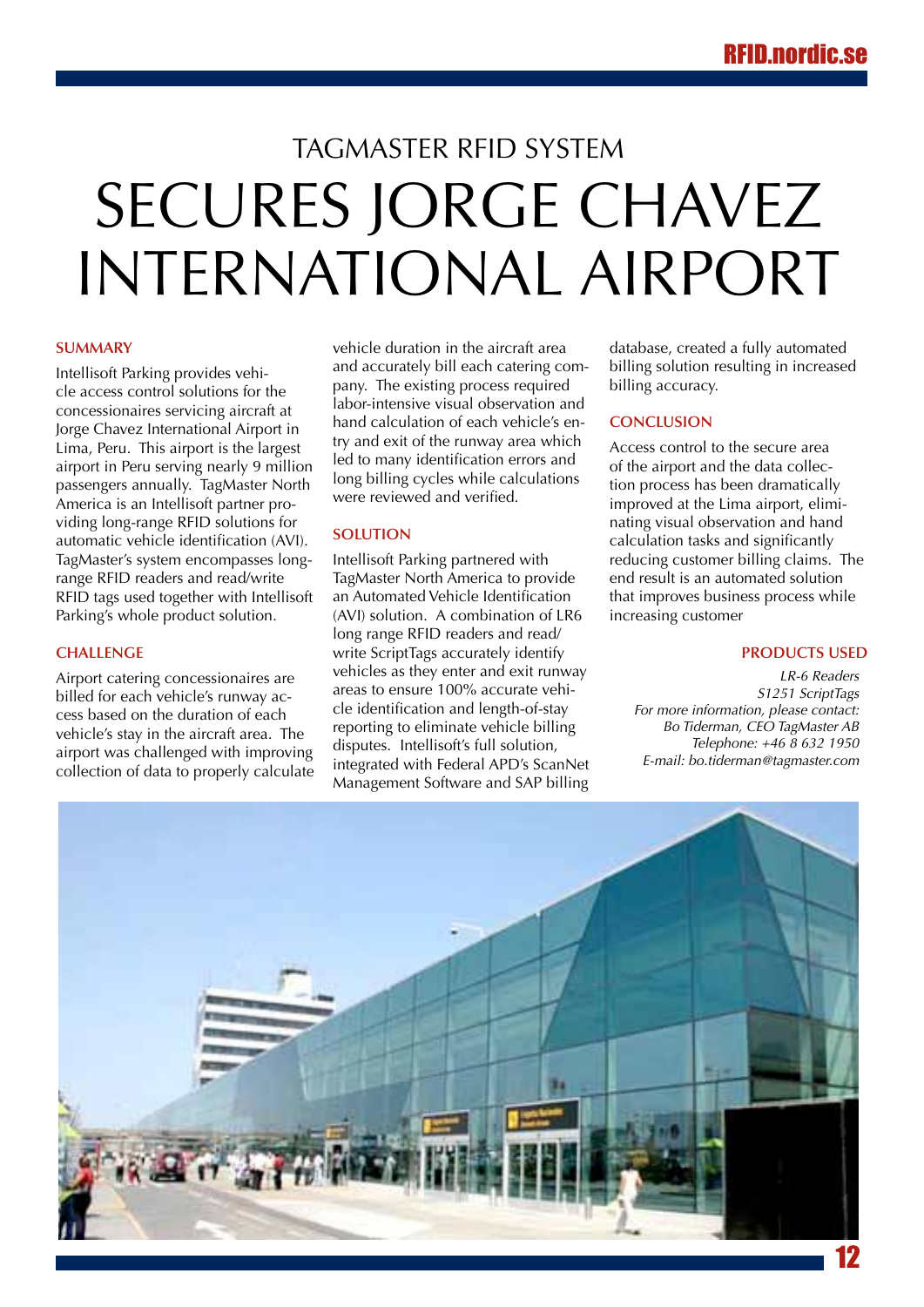# <span id="page-12-0"></span>Nordic ID RFID units to track IKEA-bound Furniture in Lithuania

**Nordic ID Partner in Lithuania, <http://www.autepra.lt/ en/>Autepra, has provided SC Freda, one of Lithuania's largest furniture manufacturers, the RFID system to track furniture destined to IKEA. The system consists of UPM Raflatac EPC Gen 2 tags, fixed RFID portals and Nordic ID PL3000 RFID readers.**

**Here follows a brief decription of the winning soulution:**

SC Freda produces wood furniture. For the past three years, the firm has sold its products exclusively to IKEA, to be sold in the retailer's stores worldwide. The company ships an average of 10,000 pallets loaded with furniture every month, with 800 items loaded onto a total of 15 to 20 trucks on any given day.

Autepra, established in 2005; is specialized especially in logistic processes' improving and automation. Autepra has customers in Lithuania, Latvia and Estonia – container terminals and port companies, 3PL and manufacturing companies. Their solutions are based on the best modern technologies of hardware and software development, which are used for creating expert and intelligence systems



*For further information please contact: Alexander Aminoff Sales Manager Scandinavia Myllyojankatu 2A, 24100 Salo FINLAND Mobile: +358 40 840 2884 <www.nordicid.com>*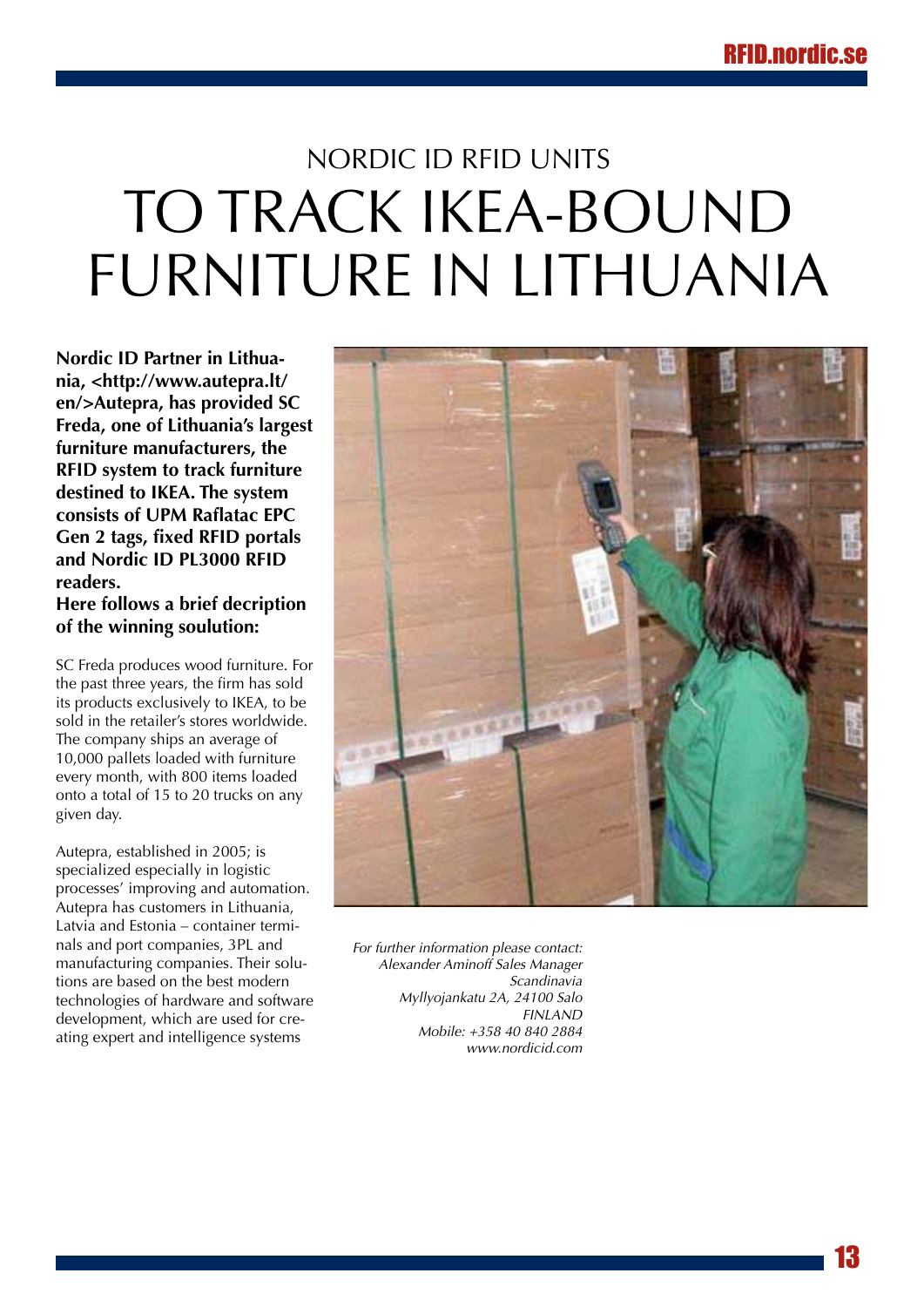# <span id="page-13-0"></span>TAGMASTER AND 7ID SIGNED LETTER OF INTENT TO Co-operate on **-Press Release-**

## **Stockholm, Sweden, 14 February 2011**

 - TagMaster, the leading producer of advanced RFID solutions, together with 7iD, a leading provider for RFID systems and supplier of RFID based software solutions, has signed a Letter of Intent (LoI) where both companies have agreed to co-operate in the field of advanced middleware solutions for use in TagMaster's new UHF Reader platform. The LoI defines how both companies will co-operate and exchange information in this area, with a focus on RFID technology in the UHF frequency band conforming to the EPC Gen2 standard. The initial co-operation will generate an integrated solution with hardware and middleware for railway Track & Trace applications.

The application of tracking train wagons and goods in mainline railway installations is a growing market where a number of field tests have been completed. These have verified that the use of an ISO18000-6C (EPC Gen2) products provide a suitable solution and afford the necessary support for the level of interoperability required by this type of application.

Under the LoI, both parties will retain rights to market RFID solutions where TagMaster products form a part of the end solution including the 7iD developed middleware. The two companies will also explore future co-operation opportunities to develop RFID systems and related technologies.

"In signing this Letter of Intent, Tag-Master has secured a competent and recognised partner for the supply of a powerful middleware solution that will strengthen our UHF product strategy," says Bo Tiderman, CEO at TagMaster AB. "7iD is a proven leader in EPC Gen2 software technology and we believe this co-operation will strengthen our position as the leading RFID solution provider within the Transportation sector."

*For more information, please contact: Bo Tiderman, CEO TagMaster AB Telephone: +46 8 632 1950 E-mail: bo.tiderman@tagmaster.com*

*Jürgen Schmitzberger, Sales Manager Telephone: +43 316 716 720 336 E-mail: [juergen.schmitzberger@7id.com](mailto:juergen.schmitzberger@7id.com)*

# **About TagMaster**

*TagMaster is a Swedish technology company founded 1994 with headquarters in Kista (Stockholm), Sweden. TagMaster designs and markets advanced long-range radio frequency identification (RFID) systems and information services associated with automatic vehicle identification, rail bound transportations and people access, in order to increase efficiency, security, convenience and to decrease environmental impact. TagMaster exports mainly to Europe, Asia and North America via global network of partners, systems integrators and distributors. TagMaster shares are traded on First North in Stockholm, Sweden. TagMaster's Certified Adviser is Remium AB.<www.tagmaster.com>*

# **About 7ID**

*Since 2005 7iD Technologies has been a leading expert and reliable project partner, providing unique, passive UHF RFID systems to meet the highest possible standards. Modular standard components can be flexibly combined and customised software ensures maximum reliability. Compliance with EPCglobal RFID standards offers customers both a secure investment and a choice of vendor partners, worl wide. The successful creation of industry-specific solutions means 7iD has a wealth of experience at their fingertips. 7iD Technologies then applies this to meeting all required standards and simplifying processes at an individual level.*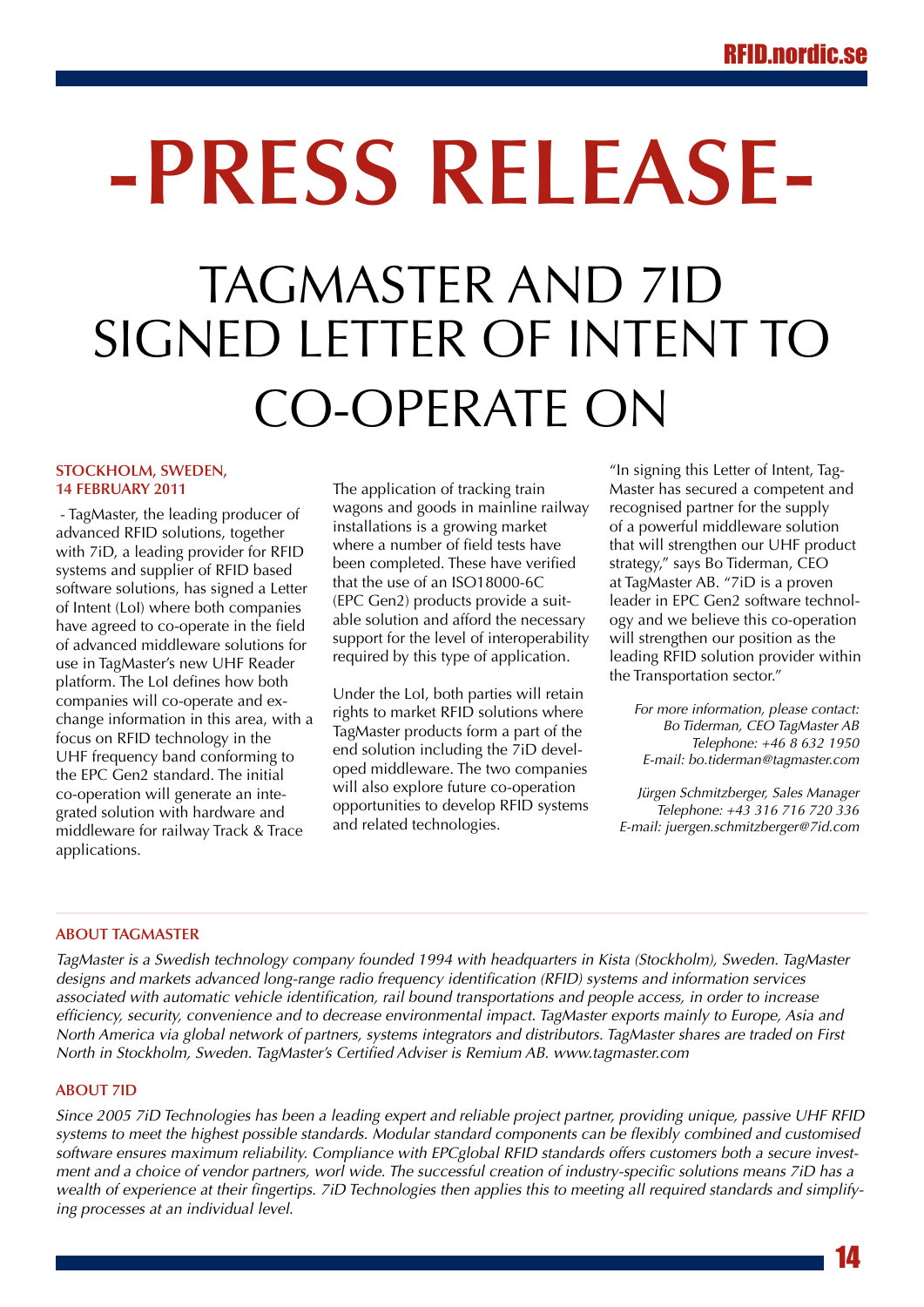# <span id="page-14-0"></span>SCANGREEN - RFID solutions for THE GREEN SECTOR

**Nordic ID partner in the Netherlands and Germany, <http://www.mielooandalexander.com/>Mieloo & Alexander, has launched a smart scanning solution for Container Centralen's "Operation Chip** 

# **it". The objective of Operation Chip-It is to tag CC Containers, for authentication purposes.**

CC Containers are used for the transportation of flowers and plants across Europe, and authentication is necessary to avoid illegal copies of



low quality, causing disruptions in the supply chain. On January 10th, 2011 all CC Containers will be tagged and supply chain partners will start scanning each Container when handed over from one to another.

The solution consists of a specially developed RFID legreader and the Nordic ID Morphic mobile computer. The legreader is strapped on the leg and connected via WLAN (peer to peer) with a Nordic ID Morphic. Each CC Container that one handles is automatically scanned by the legreader and checked. An application on the Nordic ID Morphic indicates when an faulty copy is found. The data captured in this way can also be used for the management of Empty containers or for the logistics processes, for which a Mieloo & Alexander provides its ScanGreen Application Suite, preinstalled on the Nordic ID Morphic.

Developed specifically for use in the internal goodsflow processes of Landgard, the German Flower and Plant Auction, this solution is ideal to integrate the CC authentication scan ergonomically into existing processes. Read more on this and other RFID solutions: <http://www.scan-green. com/>http://www.scan-green.com/

*For further information please contact: Mirva Saarijärvi tel. +358 40 520 4115 mirva.saarijarvi@nordicid.com*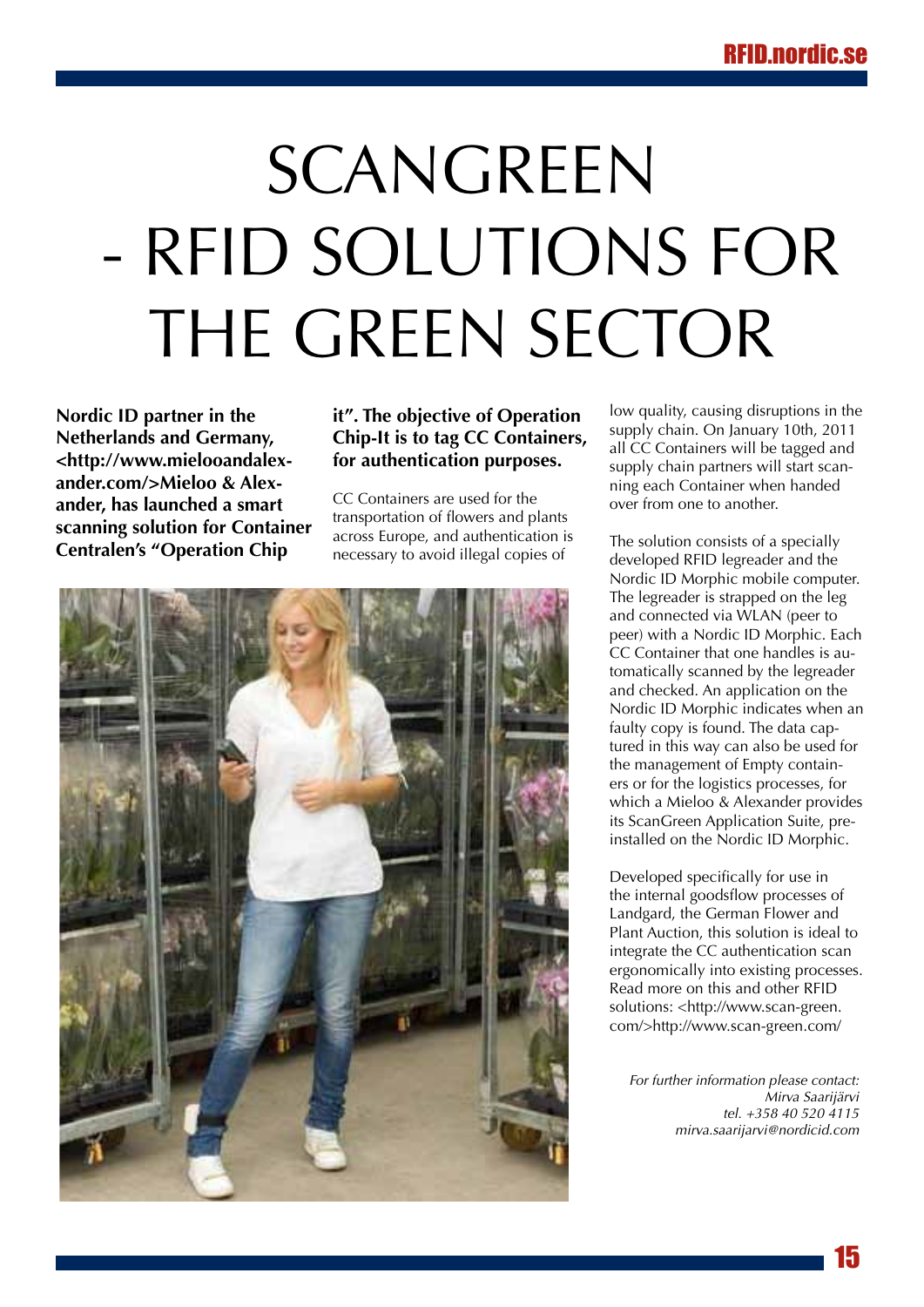<span id="page-15-0"></span>

# THANKS A LOT to all participants, speakers and exhibitors at UEAPME RFID market place for SMEs in Brussels!

One thing before all was made more than clear: There is a clear return on investment (ROI) for the **use of RFID in SMEs, mostly already within 6 months sometimes even in one day! Experts in RFID, the European Commission's DG InfSo as well as representatives of SME-federations exchanged their opinions. To get easily in contact with the speakers, here are their e-mail addresses:**

Åhlström, Lucas Retorium lucas@retorium.com

Forslund, Bob AMC-HB bob@amc-hb.se

Friess, Dr. Peter European Commission, DG InfSo peter.friess@ec.europa.eu

Gonzalez, Laurent FILRFID filrfidlg@gmail.com

Gronert, Mario ROI-SME m.gronert@ueapme.com Kvalheim, Vidar **TFXI** vidar.kvalheim@texi.biz

Peirce, Trevor AVANTA trevor.j.peirce@hotmail.com

Orth, Remi pin-sme r.orth@normapme.com

Schmid, Kurt **Nexperts** kurt.schmid@nexperts.com

Wennmacher, Mariette ASPIRE m.wennmacher@ueapme.com You'll find some of the presentations here:

<[http://www.ueapme.com/IMG/ppt/](http://www.ueapme.com/IMG/ppt/EC_RFID_Friess_221110.ppt) [EC\\_RFID\\_Friess\\_221110.ppt>](http://www.ueapme.com/IMG/ppt/EC_RFID_Friess_221110.ppt) <[http://www.ueapme.com/IMG/ppt/](http://www.ueapme.com/IMG/ppt/RACE_-_AVANTA_Global_-_Trevor_Peirce.ppt) [RACE\\_-\\_AVANTA\\_Global\\_-\\_Trevor\\_](http://www.ueapme.com/IMG/ppt/RACE_-_AVANTA_Global_-_Trevor_Peirce.ppt) [Peirce.ppt](http://www.ueapme.com/IMG/ppt/RACE_-_AVANTA_Global_-_Trevor_Peirce.ppt) <[http://www.ueapme.com/IMG/ppt/](http://www.ueapme.com/IMG/ppt/RFID-ROI-SME-marketplace.ppt)

[RFID-ROI-SME-marketplace.ppt](http://www.ueapme.com/IMG/ppt/RFID-ROI-SME-marketplace.ppt)>

*For further information please contact Ludger Fischer*

*Dr. Ludger FISCHER - UEAPME union européenne de l´artisanat et des petites et moyennes entreprises, 4 Rue Jacques de Lalaing, B-1040 Bruxelles, Tel +32 2 2850 724, Fax +32 2 230 78 61 <http:// www.ueapme.com/>www.ueapme.com*

16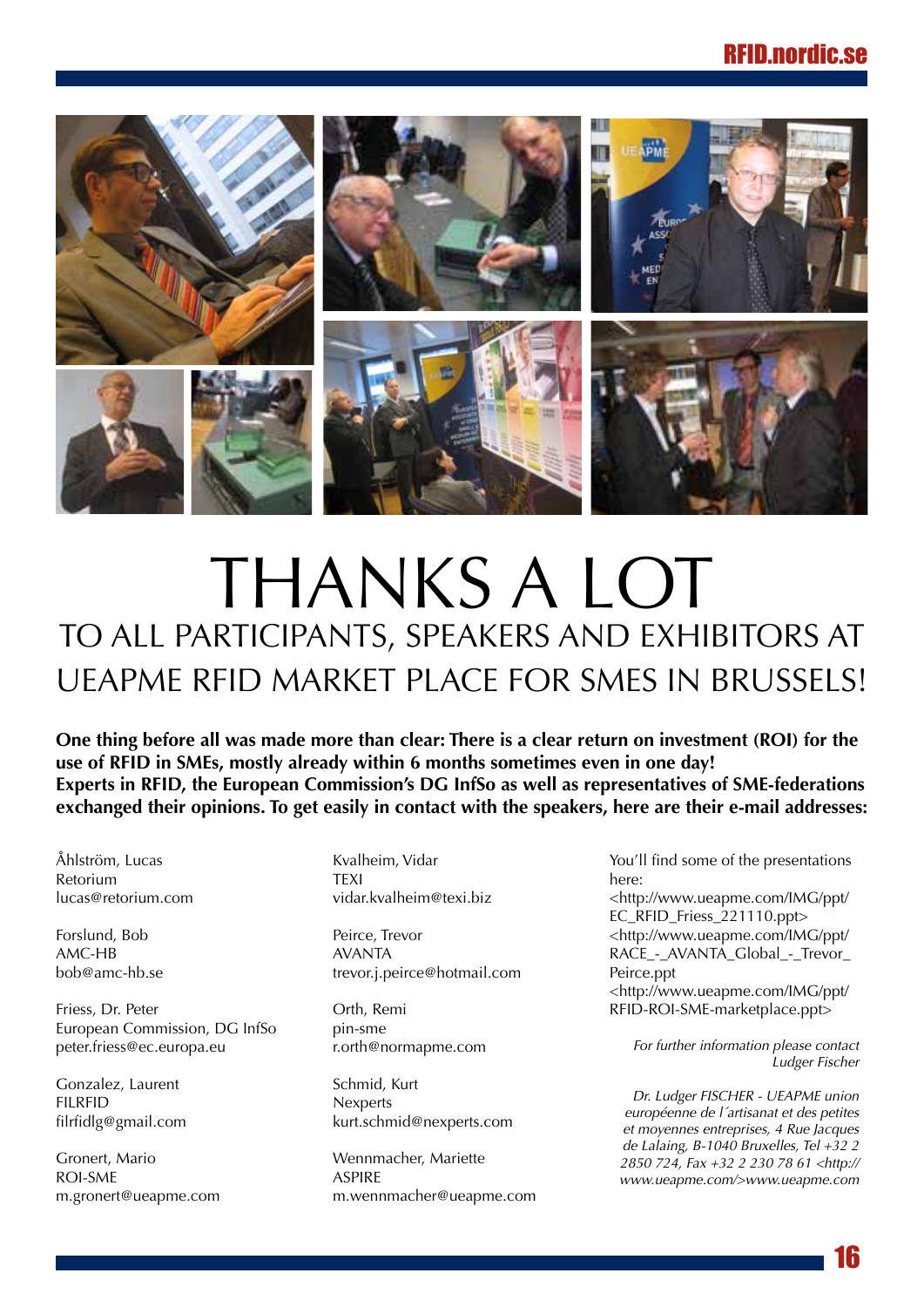# <span id="page-16-0"></span>UPM Raflatac launches new Belt UHF RFID tag with leading-edge performance

**UPM Raflatac has introduced a new, high-performance Belt UHF RFID product based on NXP's UCODE G2iL integrated circuit (IC). The new Belt is optimized for a wide range of massvolume applications including item-level retail supply chain and apparel tagging. Advanced features also make it ideal for a number of other item-level applications, including consumer electronics, where reliability and durability are essential.**

The Belt product offers exceptional sensitivity and high performance over a wide range of products and materials. The global antenna design enables end-users to achieve dependable, high RF performance using a single tag in all UHF frequency regions worldwide, regardless of local frequency regulations.

Belt with the NXP UCODE G2iL IC

• Antenna size  $70 \times 14$  mm  $/2.75 \times$ 0.55"

- 128 bits of EPC memory and 32-bit password protection
- On/off status flag for quality control and security systems
- A unique 64-bit unalterable tag identifier (TID)
- Read protection feature to support privacy
- Available in three delivery formats: dry inlay, wet inlay and paper face tag

"UPM Raflatac has been working with renowned independent test facilities, major retail end-users, and RFID hardware providers, to test, qualify, and approve Belt for immediate deployment in item-level applications. Moreover,Belt's faster and higher performance combined with lower reader power consumption provides significant additional value on the solution level," says Tero Koivisto, Director, UHF Product Line, UPM Raflatac.

"We're pleased that UPM Raflatac has incorporated the new and versatile NXP UCODE G2iL IC into its standard product portfolio. Our close collaborative relationship with UPM resulted in a high-performance, robust Belt tag suitable across multiple applications

in the high volume RFID market. On-chip features such as the 4R mode support specific privacy needs in the RFID industry, allowing broader use of RFID technology and thus helping fuel market growth as new applications emerge," says Chris Feige, General Manager, Tagging & Authentication, NXP Semiconductors.

UPM Raflatac's RFID product range will be further complimented in the near future with new ShortDipole, DogBone and Web products incorporating the UCODE G2iL and G2iL+ ICs.

The UCODE G2iL+ version of the IC provides additional features that depending on the inlay design can include tag tamper alarm, digital i/o, ext. supply mode, direct data transfer and 4R-mode (Real Read Range Reduction). To help protect consumer privacy, the 4R feature allows a significant reduction in the tag's normal read range.

*For further information please contact: Mr Tero Koivisto, Director, UHF Product Line, RFID, UPM Raflatac, tel. +358400 814 964*

*"UPM Raflatac has been working with renowned independent test facilities,major retail end-users, and RFID hardware providers, to test, qualify, and approve Belt for immediate deployment in item-level applications. Moreover, Belt's faster and higher performance combined with lower reader power consumption provides significant additional value on the solution level"*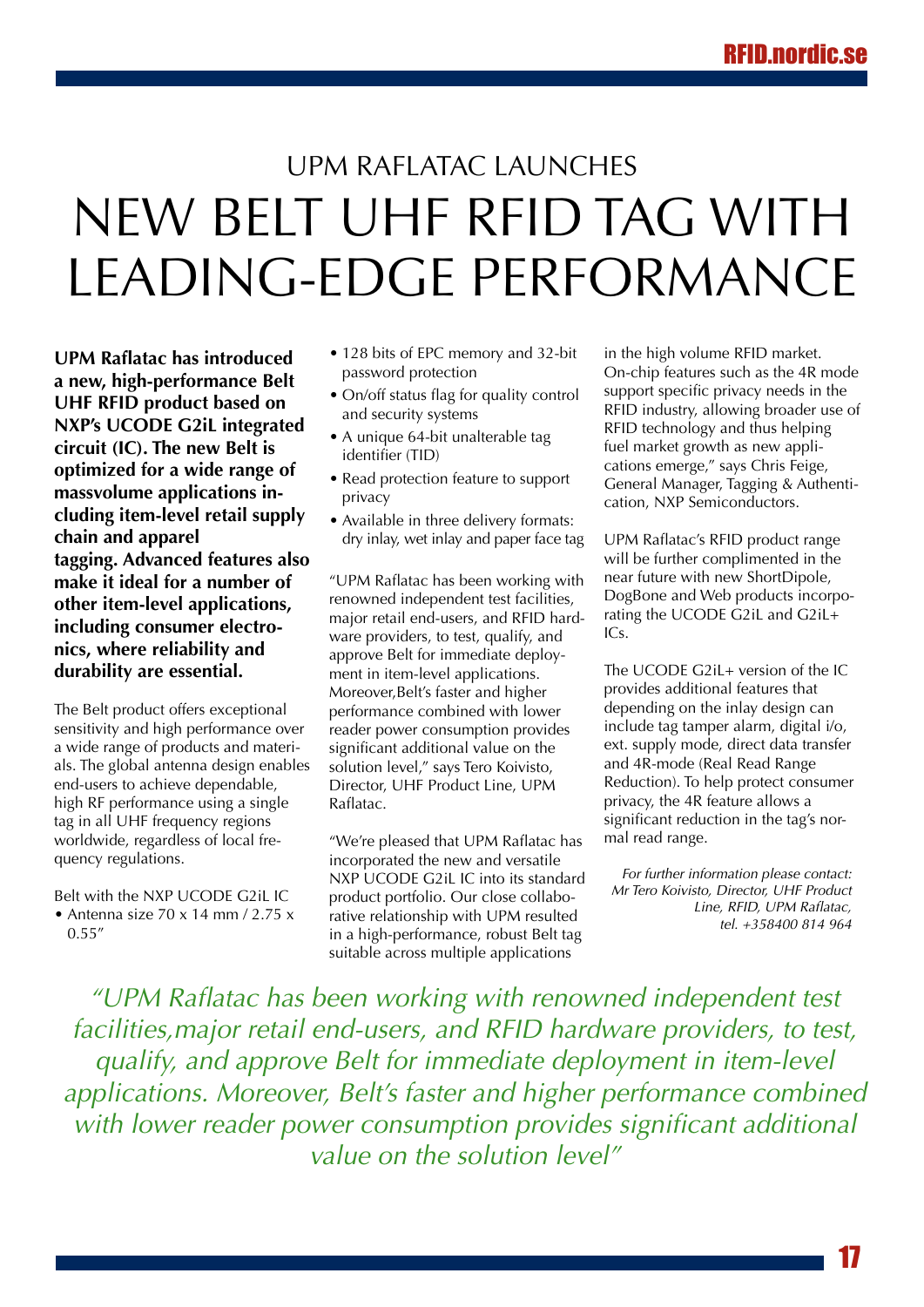*"The SecureMarkID protection ensures uniqueness and prevents duplication of a tag identity."*

# <span id="page-17-0"></span>**TAGMASTER** UHF EPC Gen 2 reader FOR THE US MARKET

**Stockholm, Sweden, 16 February 2011 - TagMaster, the leading producer of advanced RFID solutions for access control and rail applications launched the new XT series readers and ID-tags addressing the EPC Gen 2 specification during 2010. The XT-series of readers and ID-tags has been well received in the European market with a number of successful projects. A XT-2us model of this reader, designed for US specification, is now being introduced to the US market.**

This new reader family and ID-tags extends the TagMaster product portfolio with support for the ISO 18000-6 type C standard, called EPC Gen 2, providing with automatic identification at up to 5 meters. It is a suitable product solution in high volume IDtag Vehicle Access installations. The XT-2us is designed for the North American regulations in terms of frequency range and output power. The XT reader family is equipped with the same Linux operating system thus supporting the same software applications used in the market leading LR series of readers from TagMaster. These applications will now be available in the XT series providing with an extensive set of functionality and interfaces. This makes integration to management systems and other equipment quick and easy.

# **New ID-tags added to the Tag-Master product range**

The readers provide together with TagMaster EPC Gen 2 ID-tags a read range of up to 5 meters. The passive ID-tags support both standard EPC Gen 2 tags as well as the TagMaster

'SecureMarkID'. The SecureMarkID protection ensures uniqueness and prevents duplication of a tag identity. The XT readers and ID-tags will complement the TagMaster product portfolio. The LR-series of readers using 2.45 GHz technology is well recognised as market leading with installations all over the world, in all climate conditions, working in all types of demanding applications. The XT series meets the high demands for reliability and functionality set up by the global network of TagMaster partners. This new range of products provide with added advantages being made available due to the characteristics in the ISO standard.

*For more information, please contact: Bo Tiderman, CEO Telephone: +46 8 632 1950 E-mail: bo.tiderman@tagmaster.com*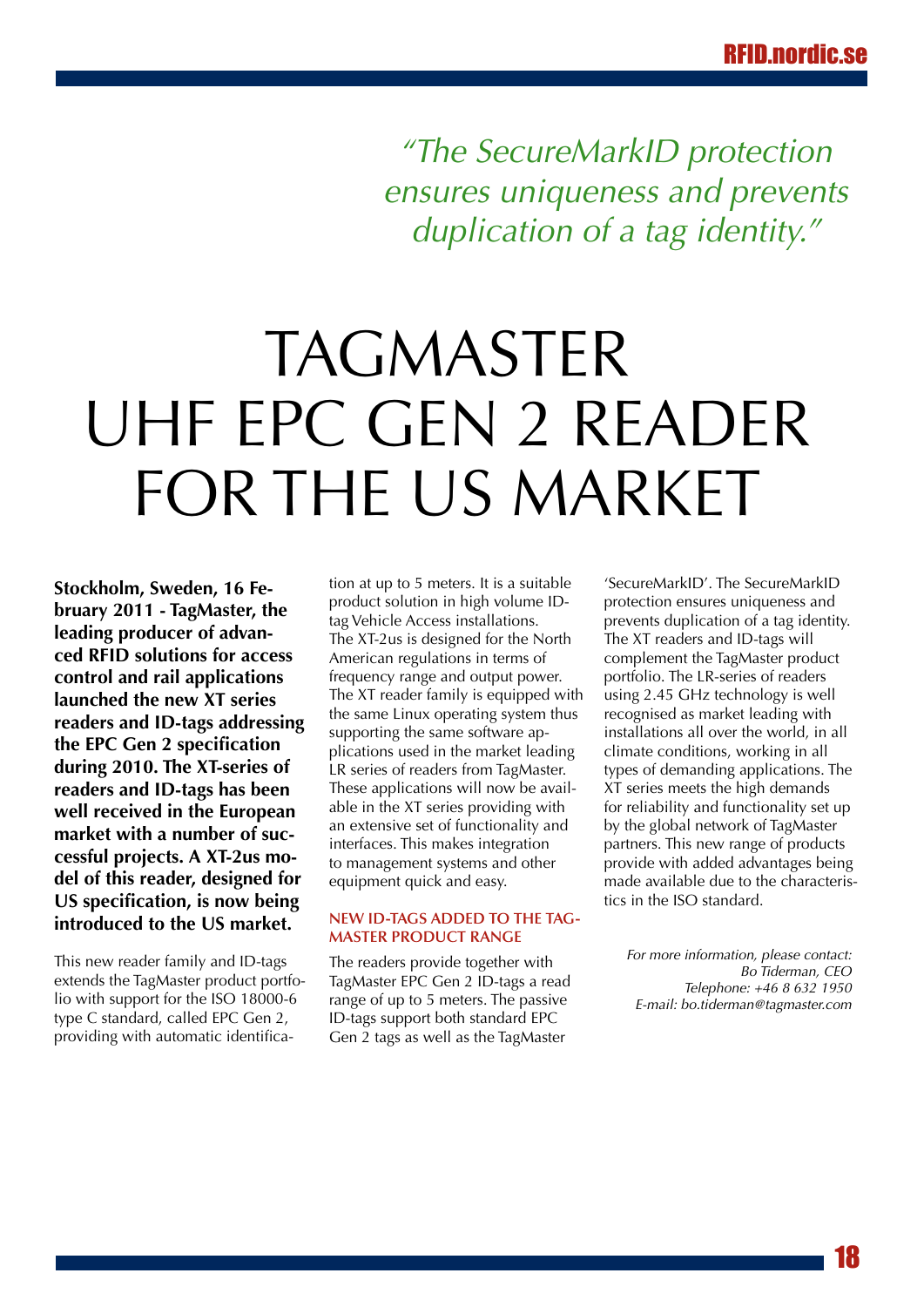# <span id="page-18-0"></span>Contact RFID Nordic organisation

 $\Gamma$ *Associated:* **AMC** Bob Forslund Lyckebo, 514 52 Långhem Phone +46 325 406 40 Cell +46 70 289 11 42 bob@amc-hb.se

C *Associated:* **AMD** Leif Nordlund +46 73 625 40 61

C<br>**ADAGE SC** Juha Rajala Box 10021, 952 27 Kalix Tel 0923 668 81 Fax 0923 668 88 Juha.rajala@adage.se

F *samarbete med:* **AIM Denmark** Arne Rask, ordförande ar@logisys.dk

*samt*

F<br>**AIM EL** milagros@aimglobal.org

## C **AdhTech AB** Peter Nilsson

**Box 22023** 250 22 Helsingborg Tel 042-25 60 21 Mail contact@adhtech.se www.adhtech.se/

P **Areff Systems AB** Fredrik Martinsson Verkövägen 102, 371 65 Lyckeby Tel +46 455 61 66 02 Mobil +46 733 526102 Mail fredrik.martinsson@areff.se

# C<br>**Autoid Expert Sc**

Olle Hydbom Lars Christers väg 1 224 78 Lund Phone +46 730 80 34 00 olle.hydbom@autoidexpert.se www.autoidexpert.se/com

Avd. för fasta tillståndets elektronik I.Katardjiev, Uppsala universitet Box 534 75121 Uppsala +46 18 47 17248 ilia.katardjiev@angstrom.uu.se

# P **BEAB**

Harri Vantaa Box 943, 501 10 Borås Phone +46 33 29 09 00 Harri.vantaa@beab.nu

# C **BnearIT AB**

Spantagatan 2 973 46 Luleå +46 920 211 800 anders.hermansson@bnearit.se

## **CAPGEMINI**

David Glans Gustavslundsvägen 131, Box 825 161 24 Bromma Mobil 0736 737355 david.glans@capgemini.se

<sup>P</sup><br>CIVIL ID SYS

Pierre Wincent Box 933, 194 29 Upplands-Väsby Tel +46 8 626 85 60 Pierre.wincent@civilidsystems.com

# C **CombiQ AB**

Gjuterigatan 9 Science Park 553 18 Jönköping Tel +46 705 74 04 72 torbjorn.birging@combiq.com

# <sup>p</sup><br>**CONFIDEX LT**

Torbjörn Andersson Haarlankatu 1, 33230 Tampere, Finland +46 768 530 130 (mobile) +358 10 424 4100 (office) Skype ID: lakselva torbjorn.andersson@confidex.net www.confidex.fi

P C **DataFångst Svenska AB** Brännögatan 9A, 211 24 Malmö Lars Enoksson Tel 040 630 10 16 Mobil +46 708 15 46 85 Lars.enkosson@datafangst.se

C **DATEMA** SolnaStrandväg 98 Mobil: 0730-93 52 01 Tel 08 517 150 86 (00 vx) Fax 08 28 77 05 larry.nilsson@datema.se

*I samarbete med:*

# f<br>**EFORUM I ST**

Postboks 242, 1326 Lysaker Tel 67 83 86 93 post@eforum.no

# C **Electrona-Sievert AB**

Jonas Buskenström, Gårdsvägen 4, 169 70 SOLNA Tel 08 447 31 00 Jonas.buskenstrom@electrona.se

# C **ESCS AB,**

christer@escs.se Heberg117, 31196 Heberg Besök Skreavägen 5 0346-13075. ,0705088403 www.escs.se

# U<br>**Ha**

Henrik Sirborg Tegeluddsvägen 31 115 82 Stockholm Mobil 070 - 53 156 34 hesi02@handelsbanken.se

## C **HENCOL** Henrik Östergren Mosskroken 24 167 56 BROMMA Tel +46 8 26 91 49 Cell +46 70 733 36 78 info@hencol.se

**C** = Consultant **P** = Producer **U**= User **F** = Federation **M**=Media

P **HP**

**AS**

Kent Roger Wistam Gustav lll Boulevard 36 169 85 SOLNA Tel 08 524 910 00 kent-roger.wistam@hp.com C **IDENTEC SOLUTIONS** Blekingegatan 3 554 48 Jönköping Tel +46 36 13 50 80 Fax+ 46 36 13 51 80

C<br>**IDENTEC SOLUTIONS NO** 

fredrik.dahlgren@intermec.com **Inst. för Designvetenskaper**

(formerly Wtek AS) Skarpengland 4715 ØVREBØ, Norway Phone: +47 38 13 91 53 Fax: +47 38 13 96 91 Mobile: +47 951 16 047 E-Mail: mona@identecsolutions.no

P **INTERMEC** Fredrik Dahlgren Kista Science Tower 164 51 KISTA Tel 08 622 06 60

Lunds Universitet Daniel Hellström Phone: +46 46 222 72 30 Cell: +46 730 560 580 Daniel.hellstrom@plog.lth.se

*I samarbete med:*

F<br>**KTH INFORMATION A** Communcations Technology

LI-Rong Zheng Box Elctrum 229 164 40 Kista +46 8 790 4104 lirong@imit.kth.se

C<br>**LEARNINGWE** Cylindervägen 18

+46 70 332 84 70

Lilla Bommen 1 SE-411 04 Göteborg Tel 0 31 - 700 12 30 mobile: 0709 - 67 84 70 fax: 031 - 15 12 01 mail: LThuring@Logopak.se web: www.logopak.se

P

Box 1113, 131 26 NACKA STRAND

gunnar.ivansson@learningwell.se

P **Logopak Systems AB** 

**MECTEC Elektronik AB** Joachim Holgersson Agnesfridsvägen 189 S-213 75 Malmö Tel 040 689 25 01 (Direct) Mobil 070 354 75 01 (Mobile)

F<br>Ko **eforum** i Standard Norge August Nilssen Prosjektleder Tlf dir: 67838689 Mobil: 90140566 http://www.eforum.no/ *I samarbete med:*

Växel 040 689 25 00 (Switchboard) Fax 040 689 25 25 (Fax) joachim.holgersson@mectec.se http://www.mectec.se

# M **MEDIAPLANET**

Richard Ohlsson Norrlandsgatan 22 111 43 Stockholm Tel +46 8 545 953 00 richard.ohlsson@mediaplanet.com

*Associated:* Björn Söderberg Mobil 073 805 09 00 Bjorn.soderberg@kiwok.com

# M **MENTOR ONLINE**

Lars Nordmark Tel 042 490 19 17 Fax 042 490 19 99 Mobil 0709 75 99 42 anders.k@mentoronline.se

## P **MOTOROLA Enterprise Mobility**

Jonas Folkesson Solna Strandväg 78, 171 26 Solna +46 8 445 29 23 Mobil +46 733 35 29 23 Jonas.Folkesson@motorola.com

# C **NIBLAEUS KONSULT AB**

Gunnar Niblaeus Banérgatan 29, 115 22 Stockholm Cell +46 70 593 95 41 gunnar@niblaeus.se

# P **NILÖRNGRUPPEN AB**

Per Wagnås Box 499, 503 13 Borås Tel +46 33 700 88 53 Mobile +46 70 915 18 67 Per.wagnas@nilorn.com

# M<br>**Nord-e**m

Bo Wallteg Bankvägen 30 262 70 Stöveltorp Tel 042/207166 Mobil 0703/207163 bo.wallteg@n-e.nu

# P **NORDICID**

Miia Kivela Myllyojankatu 2A 24100 SALO, Finland Tel +358 2 727 7700 miia.kivela@nordicid.com mirva.saarijarvi@nordicid.com

# P **OBERTHUR TECHNOLOGIES SWEDEN AB**

Torjörn Noré Färögatan 7, 164 40 KISTA Tel +46 8 658 75 00 t.noree@oberthurcs.com

*I samarbete med:*

F **ODETTE** Sten Lindgren Karlavägen 14, Stockholm Tel +46 8 700 41 20 Sten.lindgren@odette.se